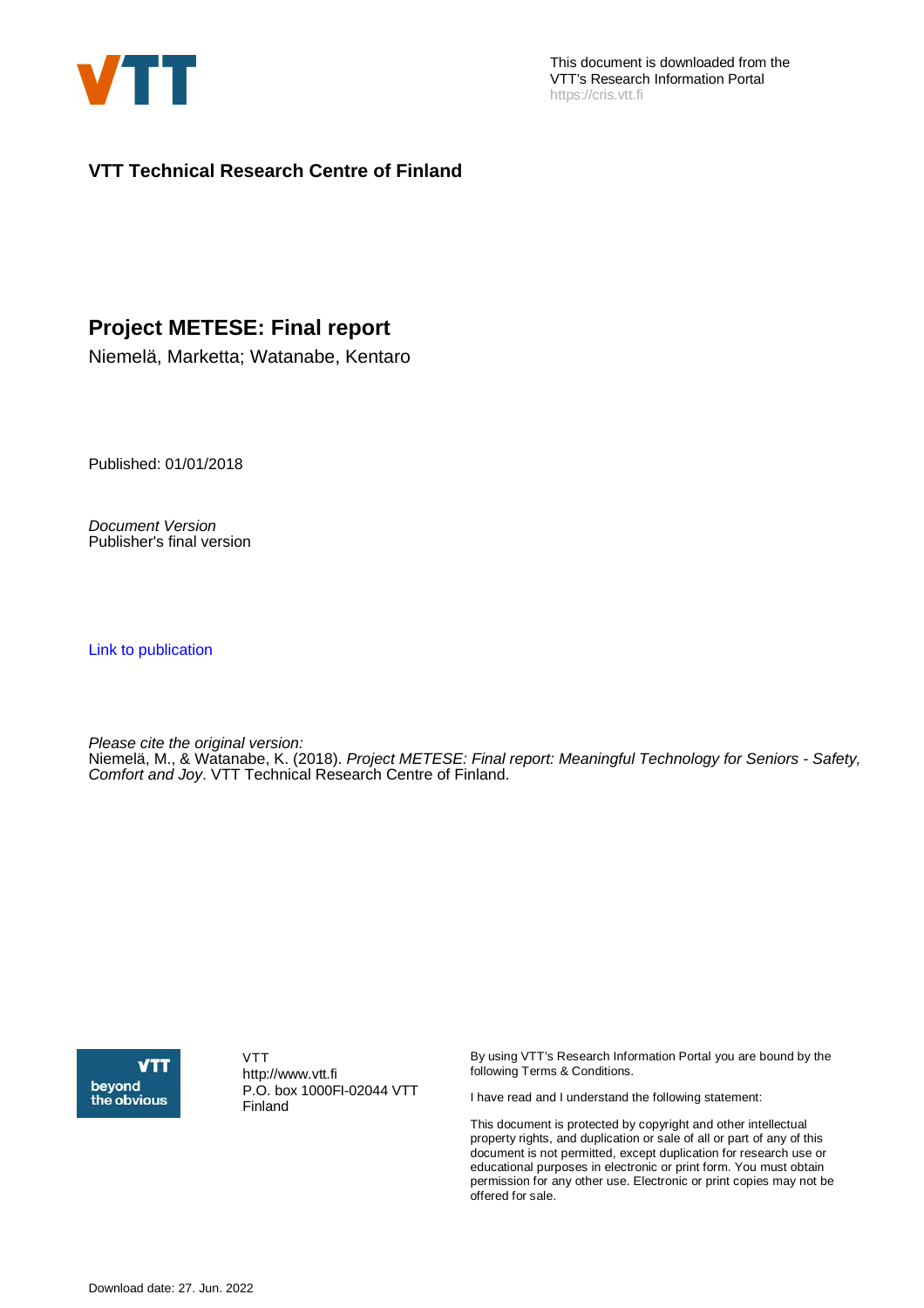

PROJECT METESE: FINAL REPORT



# **Meaningful Technology for Seniors - Safety, Comfort and Joy**

| Authors:         | Marketta Niemelä, Kentaro Watanabe                                                                                                                                                                                                            |
|------------------|-----------------------------------------------------------------------------------------------------------------------------------------------------------------------------------------------------------------------------------------------|
| Contributors:    | Hiroyasu Miwa, Hannamaija Tuovila (née Määttä), Ken Fukuda,<br>Takuichi Nishimura, Mari Ylikauppila, Minna Kulju, Antti<br>Tammela, Iina Aaltonen, Kirsi Hyytinen, Päivi Heikkilä, Hanna<br>Lammi, Ali Muhammad, Jaana Leikas, Marja Toivonen |
| Confidentiality: | <b>Public</b>                                                                                                                                                                                                                                 |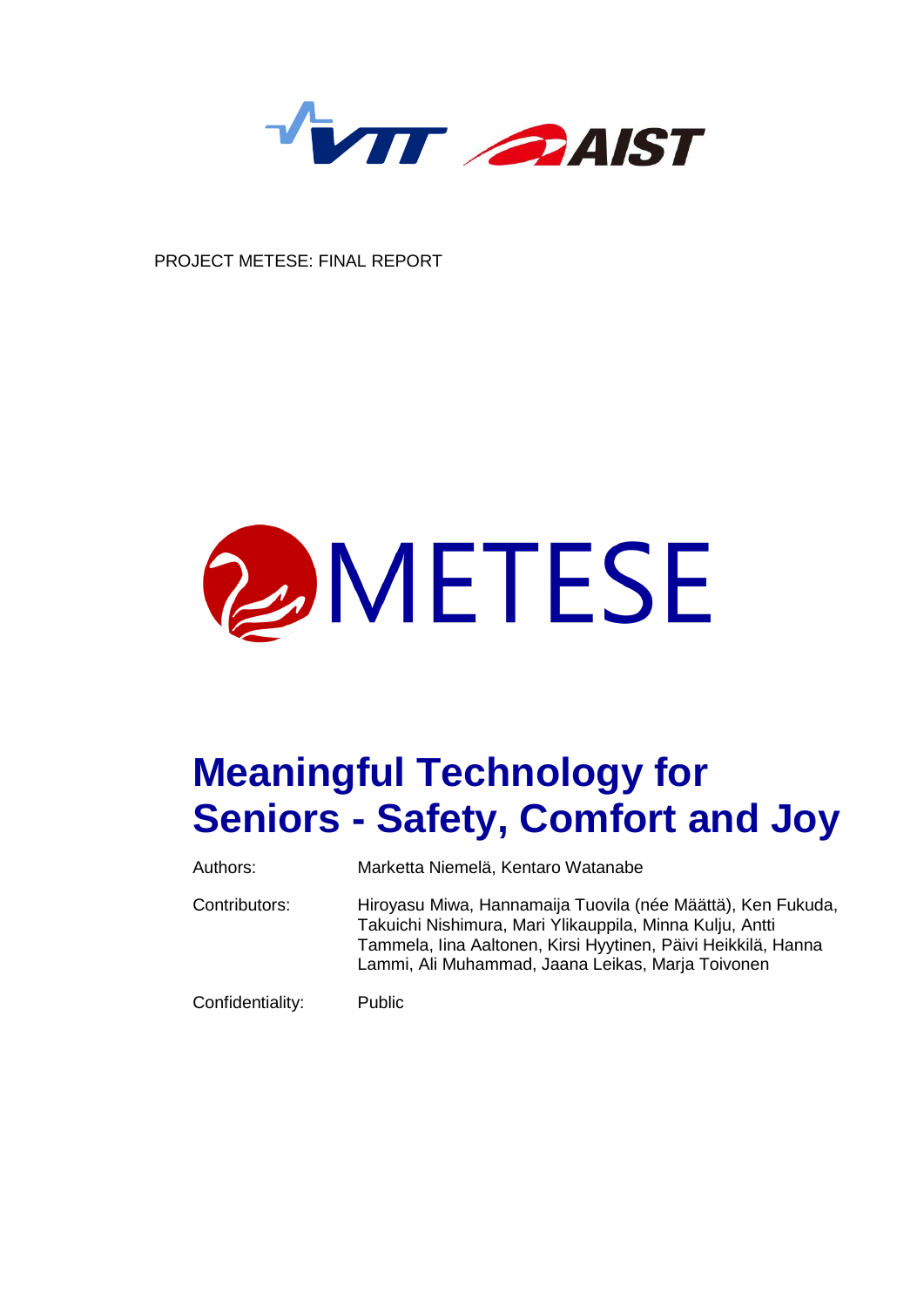

#### **Executive summary**

This document is a final report of the METESE project (2015-2018), which focused on understanding the possibilities and challenges of integrating ICT and robotics technology in elderly care in Finland and in Japan, and learning from the other culture in order to advance utilizing the technology for personal or societal benefit in the context of ageing population.

During the project, we have conducted a number of empirical studies involving different stakeholders from different perspectives to consider the research topic: elderly persons, professional care workers, family caregivers, care service providers and decision makers are all represented in the studies. In addition, a major part of the studies allows direct comparison between Finland and Japan with regard to the integration of ICT and robotics in elderly care. This report presents highlights of the results and insights from these studies.

We have identified general, cross-stakeholder interest and acceptance towards using advanced technology in elderly care - in particular among Finnish end users, from seniors to care workers. Only social robotics seems to be better accepted in Japan. However, both countries face similar challenges in the integration of technology in care from the management perspective: technology is too immature, too expensive, too difficult and effortneedy to be taken widely into use. In addition, support for continuing using the technology after introduction is often missing, leading to wasted money and effort.

Both countries could benefit from still better engagement of the actual end users, elderly people and caregivers, in the design of technology solutions for care. In addition, increasing awareness of the available solutions, education and training as well and support from management and social networks is needed. Overall, efficient integration of technology in elderly care requires also changes in mindset - in how we think of care and arrange care processes - and contemplation of related regulation and policies. This all requires wide discussion of acceptable and desirable ageing and elderly care. This view, then, may be quite different between Finland and Japan: Finnish people may justify use of technology when it supports their personal independence and autonomy, whilst Japanese look for benefits for sustainability of care services.

This document gives an overview of the METESE studies. The articles, in which the studies have been published, are listed in Chapters 3-6 for those readers who are interested in more detailed information. For Finnish readers, there is a shorter summary of METESE project available at Niemelä, Watanabe & al. (2017).

We thank Tekes (current Business Finland), Japan Science and Technology Agency and other parties for funding this project. We also thank Outi Töytäri (TEHY) for participating in the Finnish steering group as an external expert of assistive devices.

Tokyo, 6 June 2018

Marketta Niemelä and Kentaro Watanabe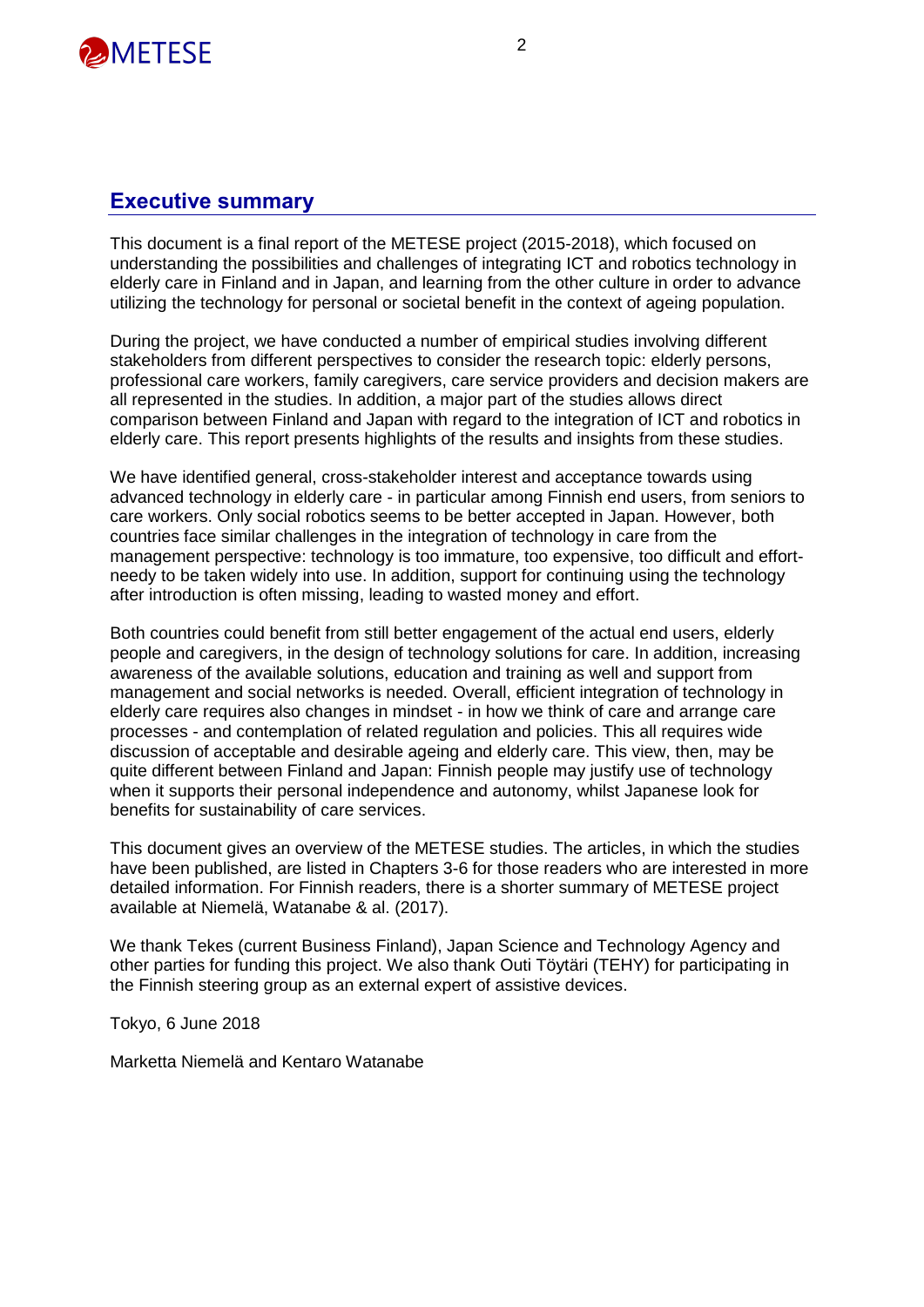

## **Contents**

|    | 2.1 |                                                                                      |
|----|-----|--------------------------------------------------------------------------------------|
|    | 2.2 |                                                                                      |
|    | 2.3 |                                                                                      |
|    |     |                                                                                      |
| 4. |     | Integrating ICT and robotics in elderly care - attitudes, expectations and perceived |
|    | 4.1 |                                                                                      |
|    | 4.2 | Questionnaire for elderly people, informal caregivers and professional care          |
|    | 4.3 |                                                                                      |
| 5. |     |                                                                                      |
|    | 5.1 |                                                                                      |
|    | 5.2 |                                                                                      |
|    |     |                                                                                      |
|    | 6.1 |                                                                                      |
|    |     |                                                                                      |
|    | 6.3 |                                                                                      |
|    |     |                                                                                      |
|    |     |                                                                                      |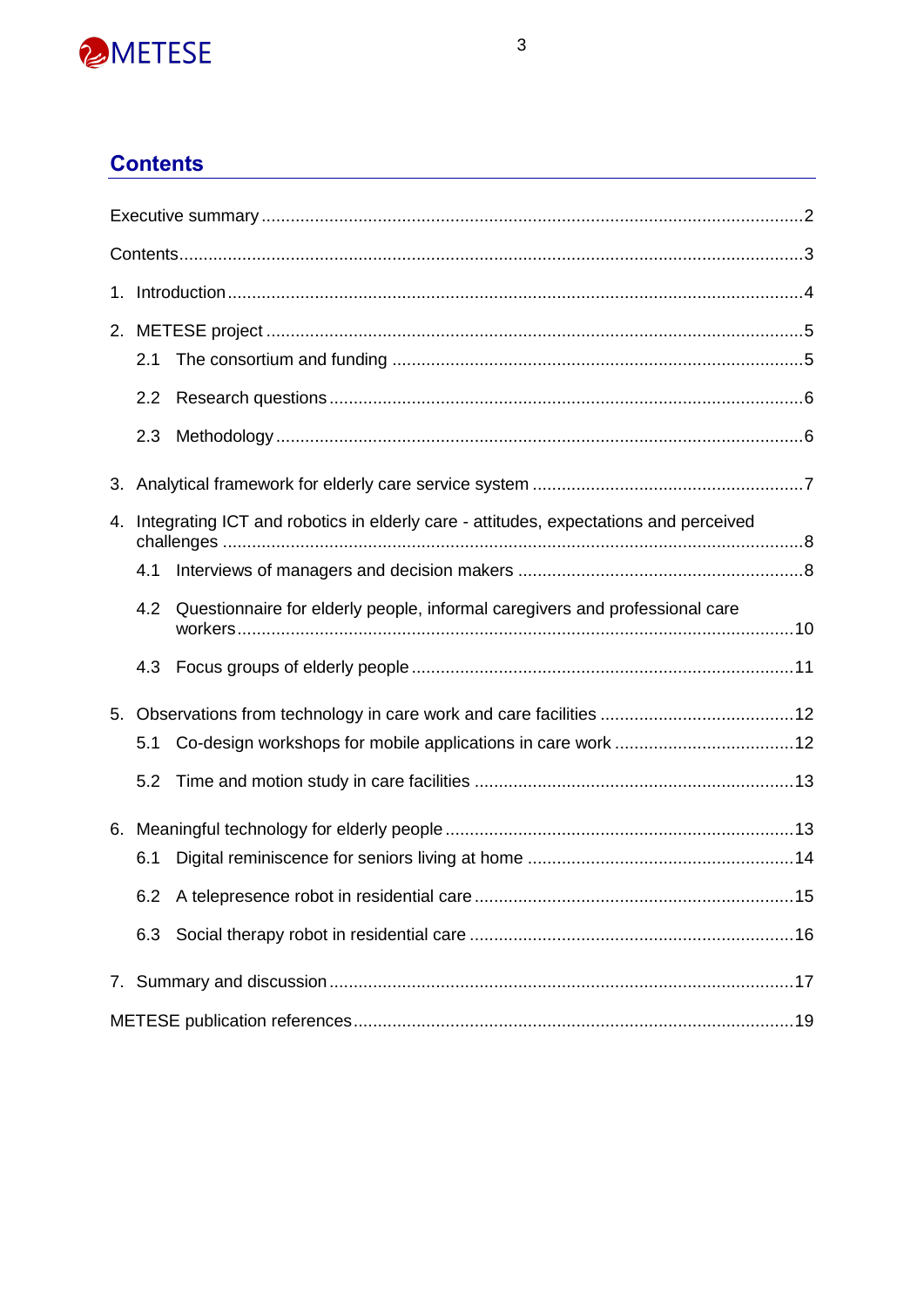

#### **1. Introduction**

Many nations are facing the trend of ageing population. In the European Union, the share of people aged 65 and over is raising from 19% (2015) to  $28\%$  (2060)<sup>1</sup> and in Finland from 20% to 29%<sup>2</sup>, respectively (Figure 1). In super-ageing nations such as Japan, the share of older persons is predicted to raise up to over 38% by 2060<sup>3</sup>. This trend is parallel to the development of dependency ratio i.e. how many people under 15 or over 65 years old there are compared to 100 people in working age. In Finland, the dependency ratio is expected to increase from 57,1 (2014) to 76 (2060). In Japan, the dependency ratio will increase from 65,8 (2016) to 93,7 (2060).



Share (%) of people 65+ of the whole population

*Figure 1. Projections for the share of the people (%) aged 65 and over of the population in Finland, Japan and EU28*

Governments are taking actions to be able to provide good quality health and care services to the increasing number of people who need them. As the ageing population is paralleled with decrease in labor force - the number of caregivers and taxpayers - many are looking at technology development as one or partial solution. Especially Japan invests heavily on the development of robots to improve efficiency in care services, to decrease caregivers' physical burden, and to improve the quality of life in care facilities through tools of recreation<sup>4</sup>. In Finland, the Ministry of Social Affairs and Health published quality recommendations for ensuring good ageing and services in 2017-2019<sup>5</sup>, in which using technology is raised as one recommendation in parallel to e.g. developing housing services. In particular, the document mentions robotics and automation as an enabler for new services for elderly people, in order to support autonomy and independency of older persons, improve services and develop care work.

<sup>1</sup> http://ec.europa.eu/economy\_finance/publications/european\_economy/2014/pdf/ee8\_en.pdf

<sup>2</sup> https://www.stat.fi/til/vaenn/2015/vaenn\_2015\_2015-10-30\_tie\_001\_fi.html

<sup>3</sup> http://fpcj.jp/wp/wp-content/uploads/2017/04/1db9de3ea4ade06c3023d3ba54dd980f.pdf

<sup>4</sup> http://www.meti.go.jp/english/press/2015/pdf/0123\_01b; http://robotcare.jp/?lang=en 5

http://julkaisut.valtioneuvosto.fi/bitstream/handle/10024/80132/06\_2017\_Laatusuositusjulkaisu\_fi\_kans illa.pdf?sequence=1&isAllowed=y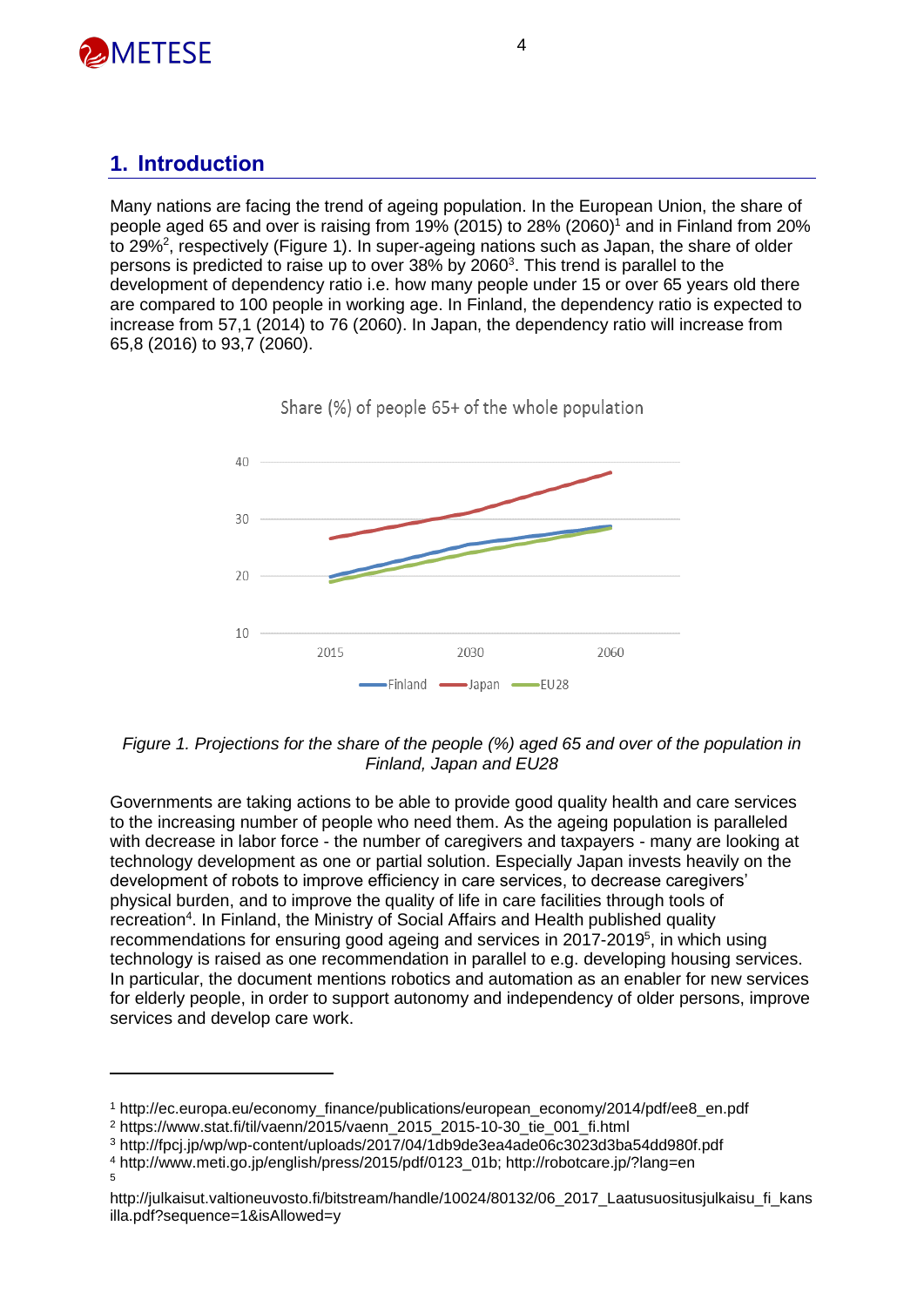

In practice, integration of advanced technologies, ICT or robotics, in elderly care is not straightforward but requires to understand the care service system and the different perspectives of its stakeholders: the elderly persons, both formal and informal caregivers, care service providers, decision makers etc. The METESE project - *Meaningful Technology for Seniors - Safety, Comfort and Joy -* was started to study these perspectives in a systemic manner in order to identify facilitating factors to support the integration or using the technology. In particular, METESE was a collaborative project between Finland and Japan to compare these countries and learn from the other culture. In the project, we have carried out numerous studies for this purpose, and this document gives an overview of them and highlights some of the results with regard to Finnish and Japanese elderly care service system and care work itself, and expectations and acceptance of care technologies among Finnish and Japanese stakeholders.

### **2. METESE project**

The METESE project was formed with the following consortium, funding and research questions.

#### **2.1 The consortium and funding**

Research Institutes:

- VTT Technical Research Centre of Finland Ltd.
- National Institute of Advanced Industrial Science and Technology (AIST)

Duration: 4/2015-3/2018 (36 months)

Funding: Japanese-Finnish Research Cooperative Program

- Finland: Tekes (current Business Finland), VTT, Attendo, Hämeenlinna municipality, Lano Group, Robokeskus, Allikko, Evondos
- Japan: JST (Japan Science and Technology Agency)

METESE partners (see Figure 2):



*Figure 2. The METESE consortium included research organizations, small and large companies and a middle-sized municipality*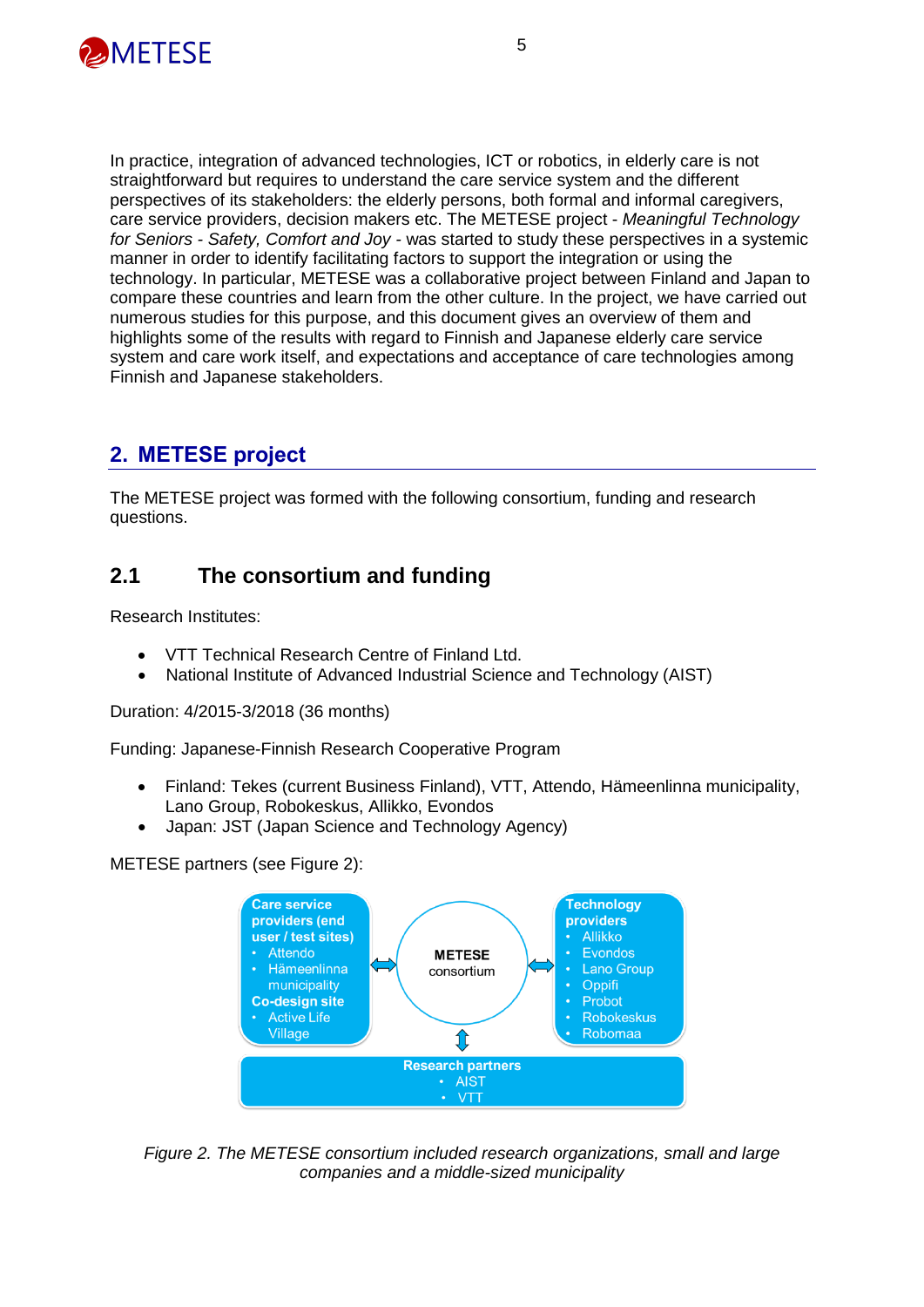

#### **2.2 Research questions**

The following research questions were formulated in order to organize the project activities when considering the motivation and goals for the project:

- **1) How can the access and participation of the elderly in service design be facilitated in developing meaningful solutions that support active aging?**
	- a. What kind expectations do older people have towards technologies and services in their everyday life?
	- b. What kind of ethical and societal impacts should be considered in service design for the elderly?
	- c. How can the acceptance of technology by the elderly be supported in terms of technical features and adaptation processes?
	- d. How can the technologies/applications be adopted for wider user application considering the differences in Finland and Japan?
- **2) How should technological solutions support the elderly people and be developed in the elderly-care services context?**
	- a. What kinds of functions are required to fit technologies to various situations flexibly?
	- b. What kinds of interfaces are required in elderly-care services?
- **3) How can the entire service system be considered in the design of meaningful technology for the elderly?**
	- a. What special requirements and differences exist between Finland and Japan?
	- b. What best practices can we identify in terms of service design and technical solutions in Finland and Japan?

#### **2.3 Methodology**

An analytical framework of elderly-care service systems was introduced in order to evaluate the impact of technologies in the elderly-care service systems (see Chapter 3). For data collection, we have utilized a mixed-method approach: data about end-user perceptions and the perspectives of care organizations and the care service system have been collected via individual interviews, focus group interviews, workshops, questionnaire surveys, observation studies and field studies (Table 1).

The collected data is in significant amount comparable between Finland in Japan: five studies out of eight have been carried out in both countries in order to allow direct comparison in certain questions. Three studies have been conducted only in Finland. Two of them are long-term field studies and one is a focus group study, and they are all about the question of what makes an ICT/robotic technology 'meaningful' for elderly people. These studies were arranged only in Finland in order to serve involved companies and the municipality that were interested in utilizing the studied technologies (a digital reminiscence service, a telepresence robot, a social therapy robot) as part of their care services.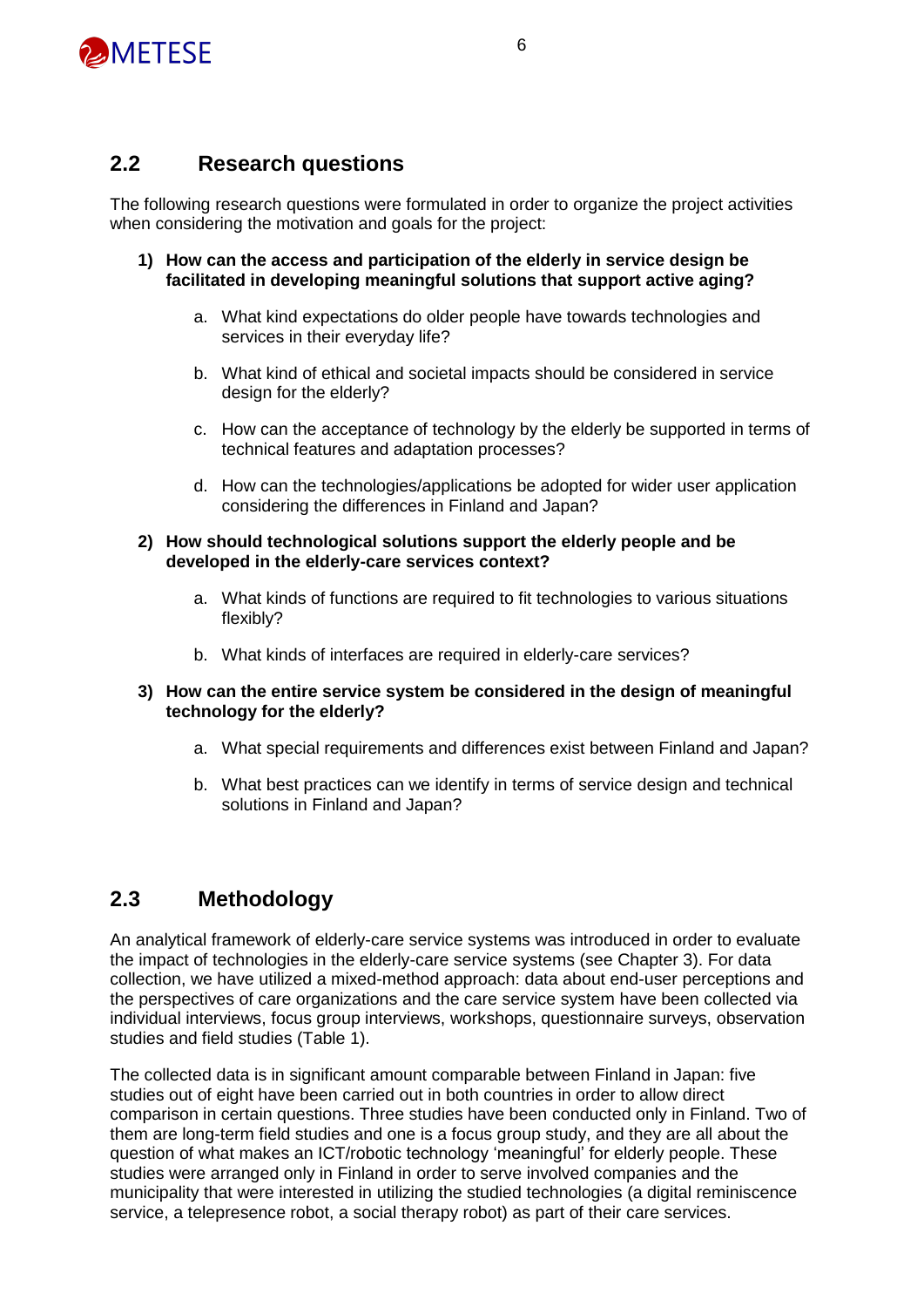

| #              | <b>Focus of study</b>                                                                                               | <b>Stakeholder group(s)</b>                                                                            | <b>Method</b>                                                                | Compar<br>ative<br>study* |
|----------------|---------------------------------------------------------------------------------------------------------------------|--------------------------------------------------------------------------------------------------------|------------------------------------------------------------------------------|---------------------------|
| 1              | Expectations, perceived<br>challenges and potential of ICT<br>and robotic technology integration<br>in elderly care | Managers of care service<br>organizations                                                              | <b>Interviews</b>                                                            | Yes                       |
| $\overline{2}$ | Attitudes towards ICT and robotic<br>technology in elderly care                                                     | 65+ seniors<br>Informal caregivers<br>Care workers                                                     | Online survey<br>(questionnaire)                                             | Yes                       |
| 3              | Attitudes towards ICT and robotic<br>technology in elderly care                                                     | 65+ seniors                                                                                            | Focus groups                                                                 | Yes                       |
| $\overline{4}$ | Co-designing mobile applications<br>for care work                                                                   | Care workers in homecare and<br>residential care                                                       | A series of<br>workshops                                                     | Yes                       |
| 5              | Care work in residential care                                                                                       | Care workers in residential care                                                                       | Time and motion<br>study (shadowing)                                         | Yes                       |
| 6              | Meaningful technology for seniors                                                                                   | Elderly residents in nursing<br>home; active seniors living in<br>home<br>Care workers in nursing home | Long-term field<br>study of a digital<br>reminiscence<br>service for elderly | <b>No</b>                 |
| 7              | Meaningful technology for seniors;<br>Integrating technology in elderly<br>care                                     | Elderly resident in residential<br>care and her family members<br>Care workers in residential care     | Long-term field<br>study of a tele-<br>presence robot in<br>residential care | No                        |
| 8              | Meaningful technology for seniors;<br>Integrating technology in elderly<br>care                                     | Care workers in residential care                                                                       | Focus groups                                                                 | No                        |

|  |  |  |  | Table 1. Summary of the empirical studies carried out in METESE |  |  |
|--|--|--|--|-----------------------------------------------------------------|--|--|
|--|--|--|--|-----------------------------------------------------------------|--|--|

\* Similar data has been collected in both Finland and Japan to enable comparison between the countries

#### **3. Analytical framework for elderly care service system**

For successful technology development and implementation in the elderly-care setting to innovate services, it is required to understand different, even conflicting technological / nontechnological requirements of stakeholders and to adapt the technology to service systems. For that purpose, we introduced an analytical framework of elderly-care service systems (Figure 3). The framework is to analyze expected impacts and required processes to implement technologies for elderly-care. In addition, this framework is used for international comparison of different elderly-care service systems.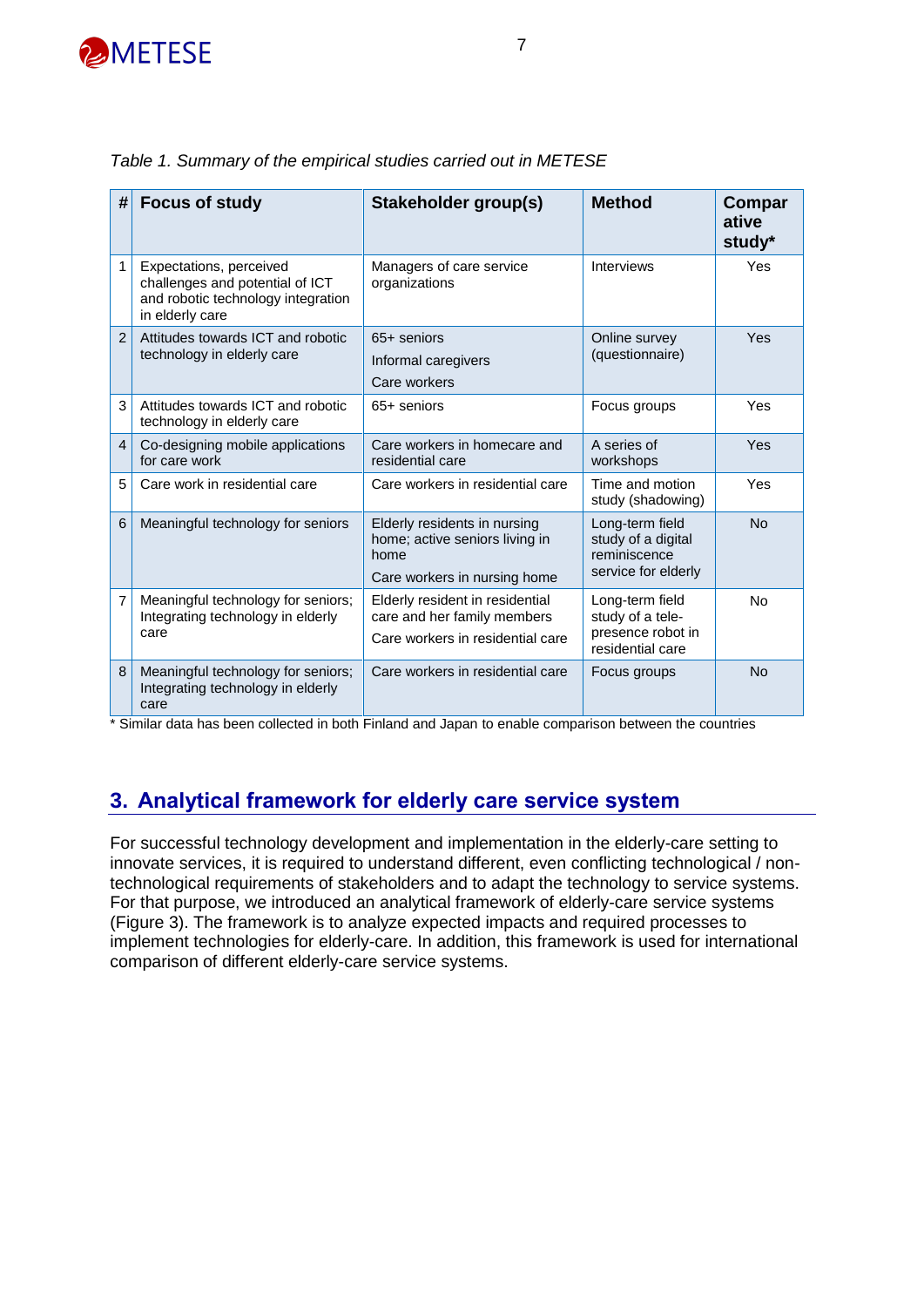



*Figure 3. Analytical scheme for elderly-care service system (Watanabe, Hyytinen, & Niemelä, 2017).*

In this framework, we adopted service system perspective as the theoretical background. Service system generally consists of multiple stakeholders who relate and interact mutually to create value for them, and technology is considered as one of resources to activate overall service systems.

The framework consists of seven stakeholders, which are The elderly, Family, Care personnel, Care organization, Third sector, Local authority, and Government. All the stakeholders are correlated and influenced among one another. However, the strength of each influence can vary according to proximity and intimacy of stakeholders. We set three analytical layers to investigate direct interactions among certain stakeholders, which are Practice Layer, Service Management Layer and Policy Layer. Based on studies for each layer, we integrate the overall influences among every stakeholder. Using this analytical framework, we have analyzed the service systems in both Finland and Japan, according to the aforementioned research questions.

The framework has been published in

- Watanabe, Niemelä, Määttä, Miwa, Fukuda, Nishimura, & Toivonen (2016)
- Watanabe, Hyytinen, & Niemelä (2017)

#### **4. Integrating ICT and robotics in elderly care - attitudes, expectations and perceived challenges**

#### **4.1 Interviews of managers and decision makers**

While ICT and robotics are expected as potential solutions toward sustainable care, the technology integration process in elderly-care service systems is still cumbersome, especially in the international context. We aimed at clarifying differences of elderly-care service systems at the level of management and organization in Japan and Finland, and how the differences influence on technology integration and diffusion in elderly care services.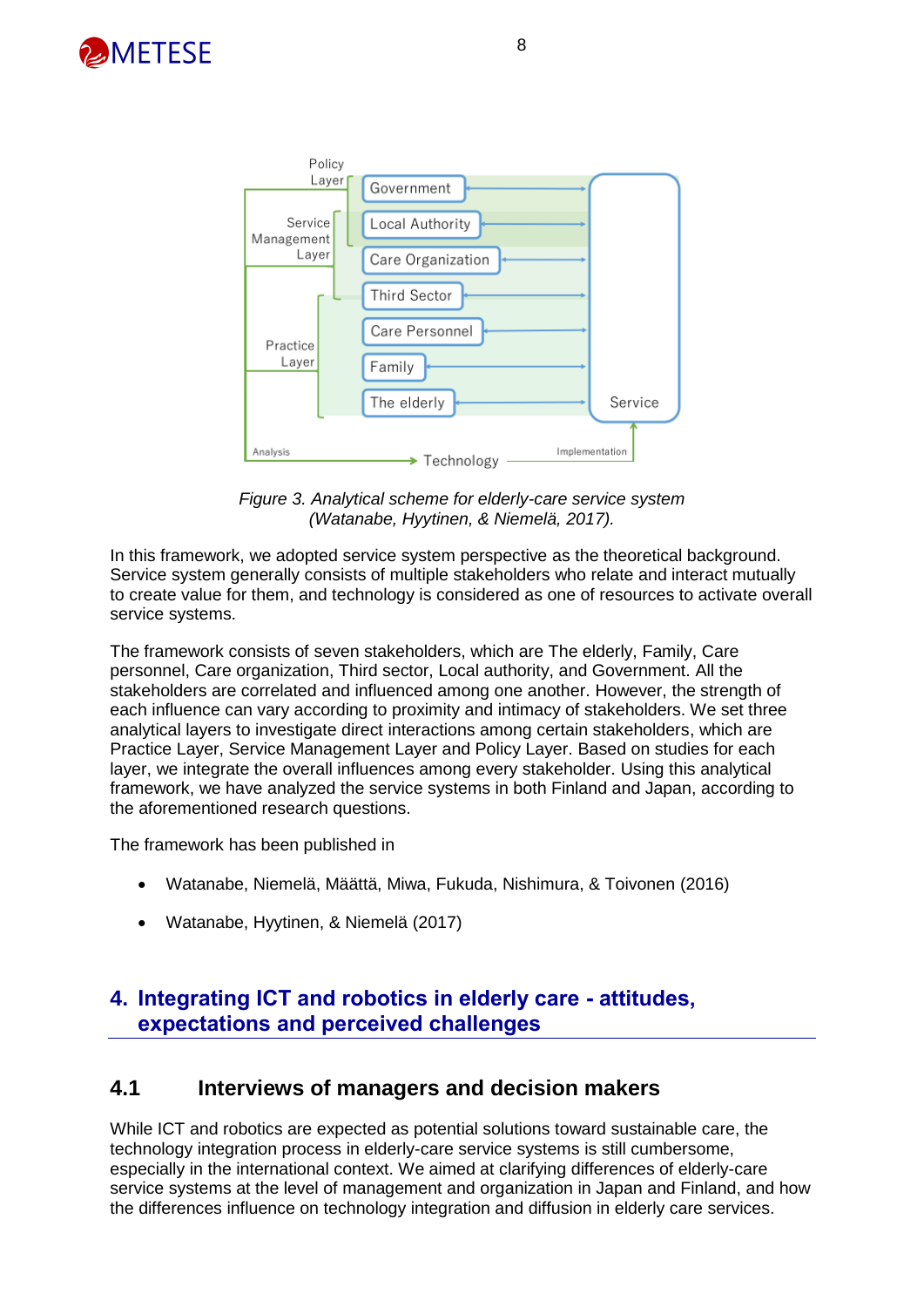

Semi-structured interviews with managers in facility care service providers were conducted in both Japan and Finland. The interviewees mentioned a number of potential and actual barriers to integrate technologies in care services (Table 2). Many of them were similar in the two countries. Some of the interviewees in both countries felt it a challenge to change the mindset of care personnel to use technologies at work. Immature technologies and their interfaces also affected the acceptability of technologies for care personnel, which was mentioned in both countries. Another challenge is a "care-by-hand" culture. One interviewee in Japan mentioned that the mindset that care should be done by hand made care personnel reluctant to use technologies. One interviewee in Finland mentioned the negatively toned public image toward technologies, specifically care robots, as a challenge based on her/his experience. This type of notion from the public viewpoint was not heard in the interview in Japan.

|        | Table 2. Barriers to integrate technologies in care facilities (Watanabe, Hyytinen, & Määttä, |  |  |
|--------|-----------------------------------------------------------------------------------------------|--|--|
| 2017). |                                                                                               |  |  |

| Challenges                      | Main stakeholders                      | Japan / Finland                                                   |
|---------------------------------|----------------------------------------|-------------------------------------------------------------------|
| Change in work                  | Care personnel                         | <b>Both</b>                                                       |
| Immature technology             | Care personnel,<br>the elderly, family | <b>Both</b>                                                       |
| "Care-by-hand" culture          | Care organization,<br>care personnel   | Both, with different views<br>between Japan and<br><b>Finland</b> |
| Public image toward<br>robotics | The elderly, family                    | Finland                                                           |
| Privacy                         | The elderly, family                    | <b>Both</b>                                                       |
| Cost of technologies            | Care organization                      | <b>Both</b>                                                       |
| Limited impact to<br>management | Care organization                      | Both, but with a positive<br>view in Japan                        |

From the managerial perspective, the cost for new technologies is a big barrier to implement them in both countries, especially for the smaller facilities. One interviewee in Finland stated the investment toward technologies did not help management, because the number of caregivers required for services is fixed by law. This situation was the same in Japan. Meanwhile, the lack of care professionals is serious in Japan and some of the interviewees expected that assistive technologies could reduce the managerial risk from limited human resources.

Although monitoring and alert systems for the safety of residents were expected in both countries, it was not necessarily preferred to use videos for monitoring due to potential threat to privacy.

To enrich the results of this study, we further investigated the practices and challenges of the purchasing process of emerging technologies (such as ICT and robotics) for elderly care in Finland. We carried out three interviews of technology purchase decision makers in different organizations of elderly care. Because utilizing robotics in the daily care work was (and is) still very new in Finland, the expectations were very different compared to e.g. ICT technologies. Social robots were not considered as a necessity for care facilities, and when they were purchased, factors like cost savings and improving efficiency were not at the core. The most important criteria seemed to stem from the curiosity towards new technologies and the possibility to bring different kind of activation and joy to the elderly. Another aspect was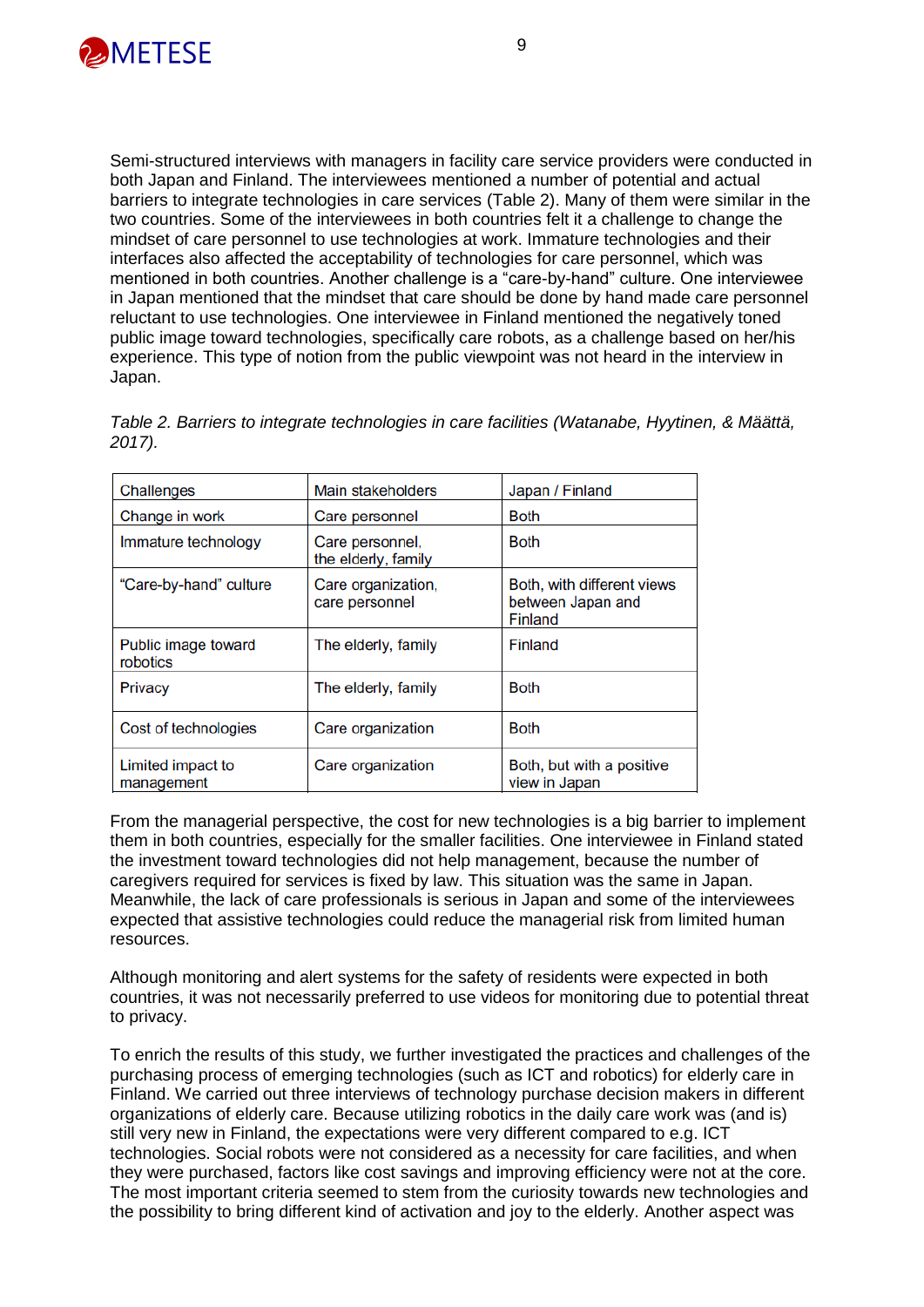

also the PR and marketing value, and the belief that by implementing these types of technologies, the organizations can positively influence the overall attitude towards using robotics in the care industry and even allure new potential workforce to the field. Also having extra funds for procuring such kind of technology was emphasized in the public sector case organization.

These results have been published in

- Määttä, Watanabe, & Miwa (2016)
- Niemelä, Määttä, & Ylikauppila (2016)
- Watanabe, Hyytinen, & Määttä (2017)
- Watanabe, Hyytinen, & Tuovila (2018)

#### **4.2 Questionnaire for elderly people, informal caregivers and professional care workers**

This study focuses on the differences in acceptability of care technologies between Finland and Japan. We carried out an online questionnaire survey on the acceptability and needs for care technologies to three groups of target respondents: 1) active seniors (65+ people living at home with no permanent care needs), 2) professional caregivers, and 3) informal caregivers, who all were considered as users of care technologies in the future (Table 3). The questions included such topics as their expectations and requirements for future care services, their lifestyles, general attitude toward technology, specific needs for care technologies and user data.

|                                | <b>FINLAND</b> | <b>JAPAN</b> |
|--------------------------------|----------------|--------------|
| <b>Active seniors</b>          | 181            | 219          |
| <b>Professional caregivers</b> | 135            | 206          |
| Informal caregivers            | 78             | 206          |

*Table 3. N of the sub-datasets in Finland and Japan.*

With regard to the active seniors, we have found that the Finnish respondent group of active seniors preferred professional caregiver to care for the person, whilst Japanese respondents preferred spouse as a caregiver. In addition, the Finnish respondents preferred home care service in the future, but the Japanese group preferred facility care service more than the Finnish respondents.

The Finnish respondents were more willing to using care support technologies (e.g., walking support, washing and toiletry support, mobility and transfer support, medicine taking support, dementia preventing games) for both their independent living and care services for themselves than the Japanese group. Only with social robots, the Japanese group was more acceptable than the Finnish respondents.

Finally, more Finnish senior respondents expected advanced technologies such as robotics to become more necessary to themselves in the future than the Japanese respondents. On the other hand, a bigger proportion of the Japanese seniors saw that the diffusion of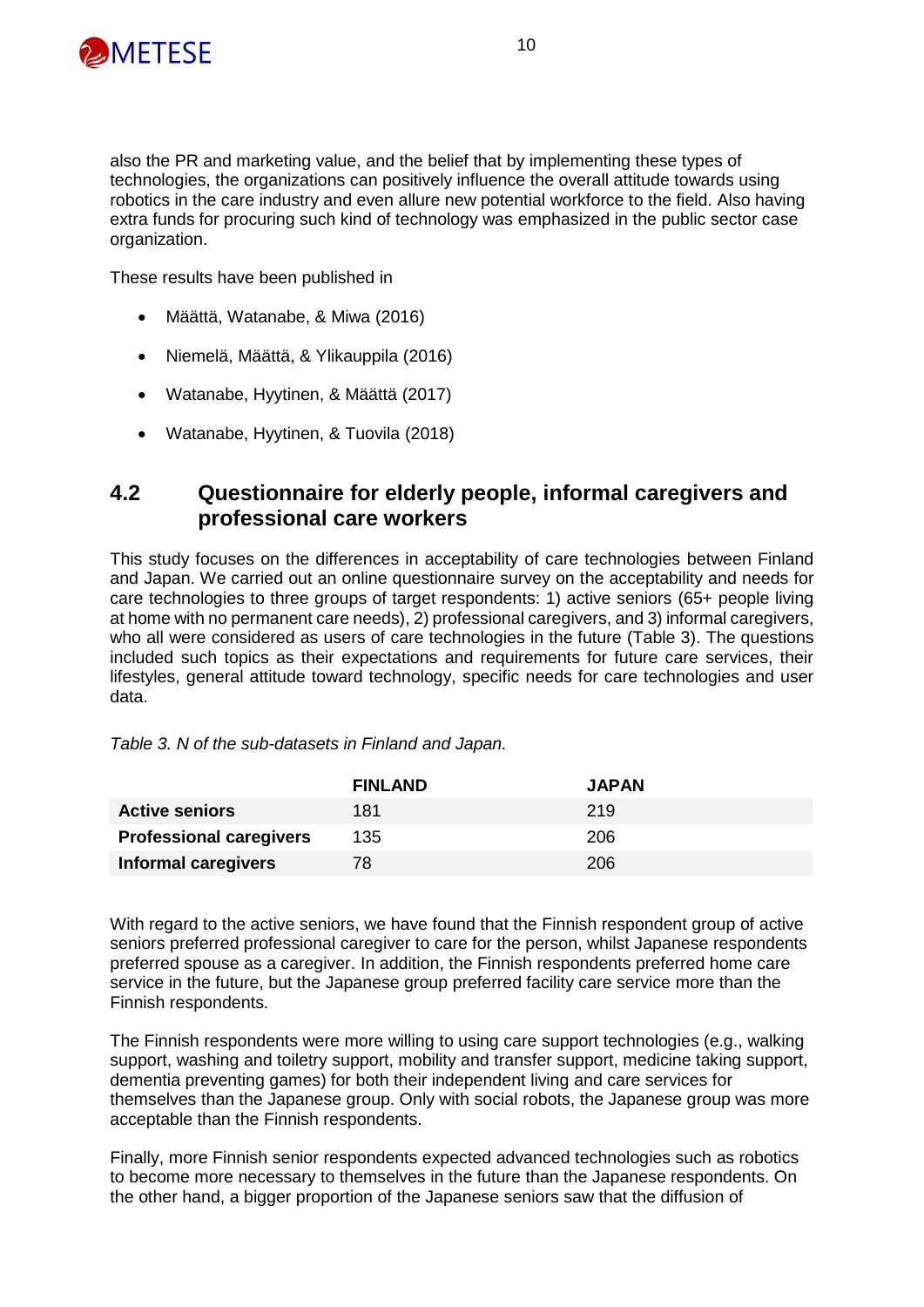

advanced technologies such as robotics is good or very good for the society, compared to the Finnish respondents.

The Japanese data has been analyzed partially also comparing all three respondent types: active seniors, professional caregivers and informal caregivers. More than 60% of the active seniors responded that they wanted to receive care from their spouses, whilst only around 25% of the professional caregivers or informal caregivers agreed with that. The active seniors and informal caregivers seemed to feel the necessity of technology in their future life more than the professional caregivers.

These results study have been published in

- Miwa, Watanabe, Määttä, Ylikauppila & Niemelä (2017) (Active seniors Finland-Japan)
- Niemelä, Miwa, Ylikauppila & Watanabe (2017) (Active seniors Finland-Japan)
- Miwa, Watanabe, Määttä & Niemelä (2016) (Japan all groups comparison)

#### **4.3 Focus groups of elderly people**

To better understand the perspective and attitudes of the main end users - senior people towards ICT and robotic technologies as supporting independent living and care services, we carried out a series of focus groups for people aged 65+ in Finland and Japan. Three different technologies were demonstrated as illustrated presentations: 1) Depth camera for long-term home monitoring, 2) Medicine dispensing robot for independent living, and 3) Digital reminiscence online service (Figure 4).



*Figure 4. The three technologies used a illustrated demonstrators in the focus groups.*

Altogether, we had 28 seniors in the focus groups: 20 participants in three groups in Finland and 8 participants in two groups Japan. They evaluated slightly different sets of the technologies.

To highlight some results, elderly people in both countries had challenges in understanding the depth camera monitoring system and its automated data analysis for long-term purposes, e.g., to identify gradual or sudden changes in activity, posture etc. They easily understood the use of the system to monitor falling and emergency situation, which was a needful as well as an acceptable purpose for the system. Also monitoring eating of an elderly people living at home alone was considered good use for the system. In each group, the interest in personal using this system was moderately low.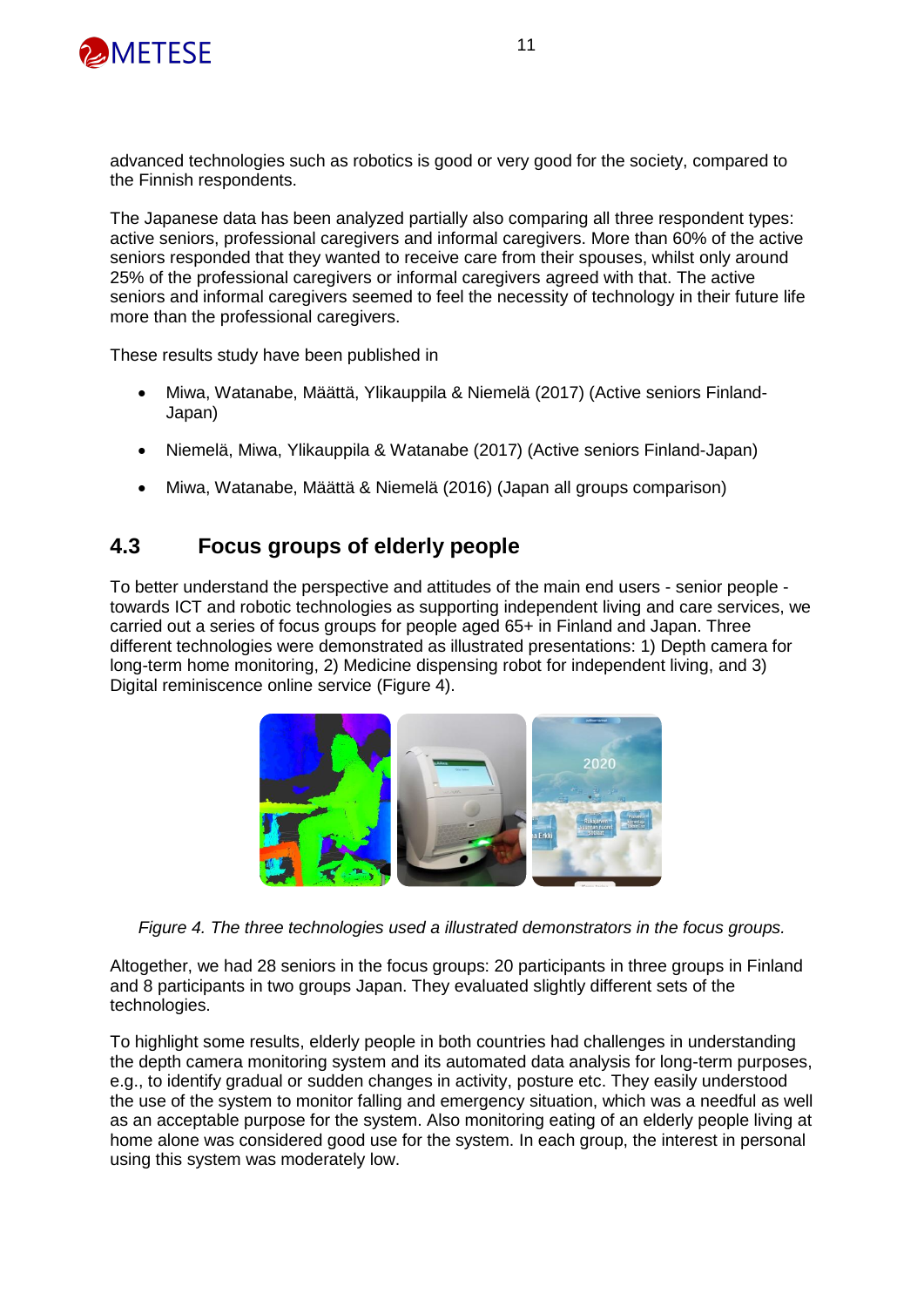

Concerning the medicine-dispensing robot, it was quite liked by all focus groups. Participants in both countries found it useful to remind taking medicine in time, especially when living alone. The Japanese seniors liked such functionalities than the system speaking when it was time to take the pill. The Finnish participants perceive the technology as needful but were less interested in personally using it. The interview data gives a hint that this may at least partially be due to doubts of reduction of home care workers, but no conclusions can be made before further analysis.

There were some differences between the Finnish and Japanese participants in their perception of the digital reminiscence service. The Finnish senior groups found it interesting especially for storing their memories and family history to their grandchildren and other future generations. Some memories could be public, for instance those that are related to major occurrences in the society such as war: photographs and stories of wartime. In addition, old family traditions were seen important. The Japanese groups was more unsure about using digital reminiscence and they seemed not to be that much interested in sharing family history or past historical events through the service. However, one of the Japanese groups found the service good for sharing memories of the local community and how it has been changing.

These results have been partially published in Niemelä, Kulju, Ylikauppila, & Määttä (2017) (digital reminiscence service).

#### **5. Observations from technology in care work and care facilities**

#### **5.1 Co-design workshops for mobile applications in care work**

Co-design with end users is an effective approach to adapt technologies to specific use context with its better understanding. We conducted co-design workshops to clarify the differences in the system requirements and usages between Finland and Japan.

As an case of this study, we took up an SNS-like information sharing system that was designed and evaluated in Japan for employees in elderly care facilities. The DANCE system (Figure 5) is a messaging app for sharing hand-over information as a message. Users can send messages with text, photograph, movie file and emoji icons. They can make a comment to each message with text, photograph, movie file and emoji too. One particular feature of DANCE is that every task-oriented information is tagged with a care recipient so that the messages can be sorted chronologically for each care-receiver in the "List of Residents". DANCE was tested in Finland in workshops, in collaboration with two Finnish elderly care service providers.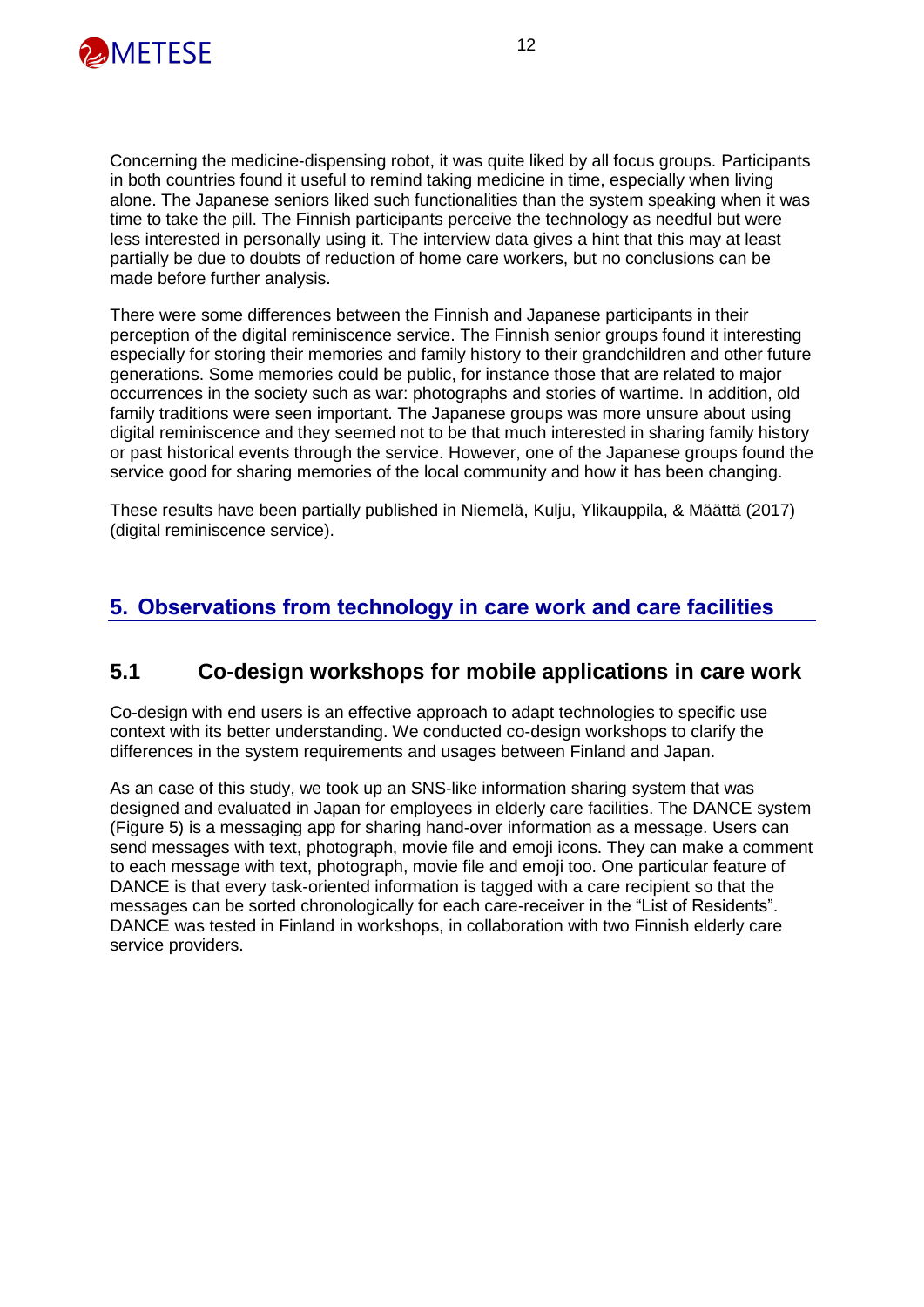



*Figure 5. DANCE messaging app with timeline features (Fukuda, Watanabe, Miwa, Ylikauppila, Lammi, Niemelä, & Nishimura,* (2017)

The feedback was generally positive. The authors observed both Japanese and Finnish care facilities share several expected usages of the system, specifically of the photo and video functions.

This study has been published in Fukuda, Watanabe, Miwa, Ylikauppila, Lammi, Niemelä, Nishimura (2017).

#### **5.2 Time and motion study in care facilities**

We conducted international comparison about the nursing-care service processes. We conducted a study at a group home in Japan and two nursing-care facilities in Finland. Similar types of facilities were selected, each of which has approximately 10 elderly people with dementia and 2 to 4 caregivers in each unit. We measured their nursing care service processes using time and motion study and statistically analyzed their process.

From the macroscopic view, the rates of time spent on each operation were similar among three facilities. The elderly's behaviors that require caregivers' assistance, and the time required for the assistance, were in general common.

This study is published in Miwa, Watanabe, Ylikauppila, Kulju & Niemelä (accepted to be published in ICServ2018, 2018).

#### **6. Meaningful technology for elderly people**

This section describes three field studies carried out in order to better understand the aspects and challenges of meaningful technologies for elderly people and the integration of the technologies in care services (in Finland). The technologies used in the field studies were a digital reminiscence service, a telepresence robot and a social therapy robot.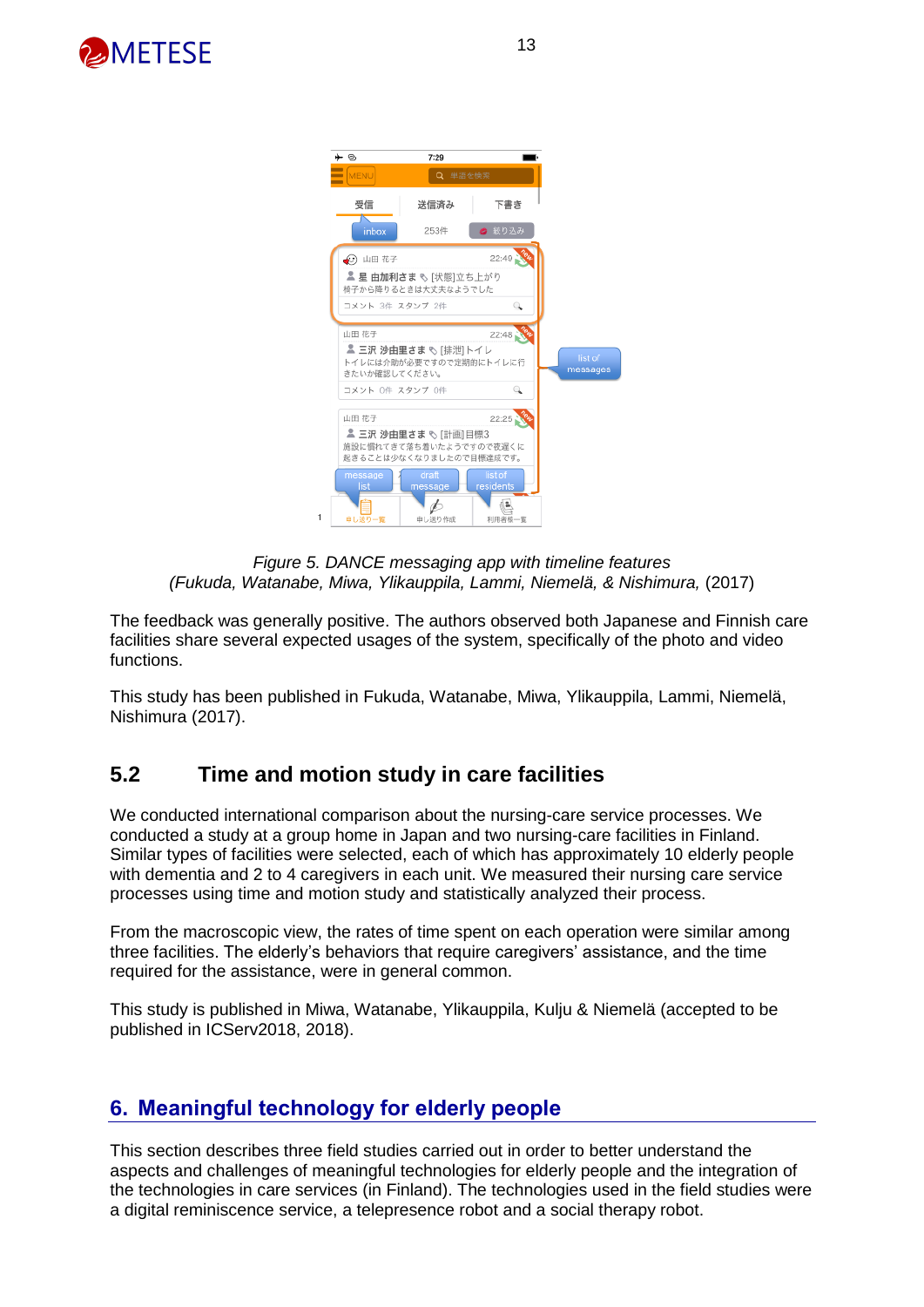

#### **6.1 Digital reminiscence for seniors living at home**

Reminiscence as a mental and social process gains more meaningfulness when people get older. It is however unknown how well elderly people take digital or online tools into use for reminiscence outside a therapy context. The potential user group should be quite notable: for instance in Finland, 53% of 65-74 years old Finnish citizens use the internet daily or almost daily<sup>6</sup>. However, do elderly people find digital reminiscence service meaningful and useful for their personal use?

We carried out a study focusing on the needs and potential of a reminiscence digital tool to support well-being of seniors living at home. We used two methods of investigation. First, we carried out two focus groups, one with seniors (also referred in Chapter 3.3 *Focus groups of elderly people*) and another with homecare workers, who pondered digital reminiscence as part of homecare and from the perspective of seniors as homecare clients. Second, we recruited a group of seniors for a two-month field trial to use a digital reminiscence tool in their weekly group meetings. We interviewed the group and observed their using the tool. The study was carried out by using Epooq, an online reminiscence service as a tool to demonstrate digital reminiscence (Figure 6).



*Figure 6. Left: The main window of the online reminiscence service (on a web browser). Right: A group of volunteer active seniors used Epooq weekly in their meetings.*

Epooq is an online reminiscence service for storing and sharing personal memories and life experiences. Memories are stored as "treasure chests", which soar on the "sky" above the "clouds of memories". The chests are filled with the memories "worthy of gold". A memory can consist of text, images, video or audio clips. Other functionalities allow the user to share the memories, link them to themes and navigate the time line of memories.

The results show that whilst reminiscence is perceived important social and family activity for the seniors, and they are quite familiar with using computers and Internet in their daily life, there still are challenges for the seniors to utilize digital tools for reminiscence. In particular, digital tools should better support the social aspects of reminiscence. Usability of the service is critical.

This study is published in Niemelä, Kulju, Ylikauppila, & Määttä (2017).

<sup>6</sup> Official Statistics of Finland (OSF): Use of information and communications technology by individuals [e-publication], http://www.stat.fi/til/sutivi/index\_en.html, Helsinki (2016)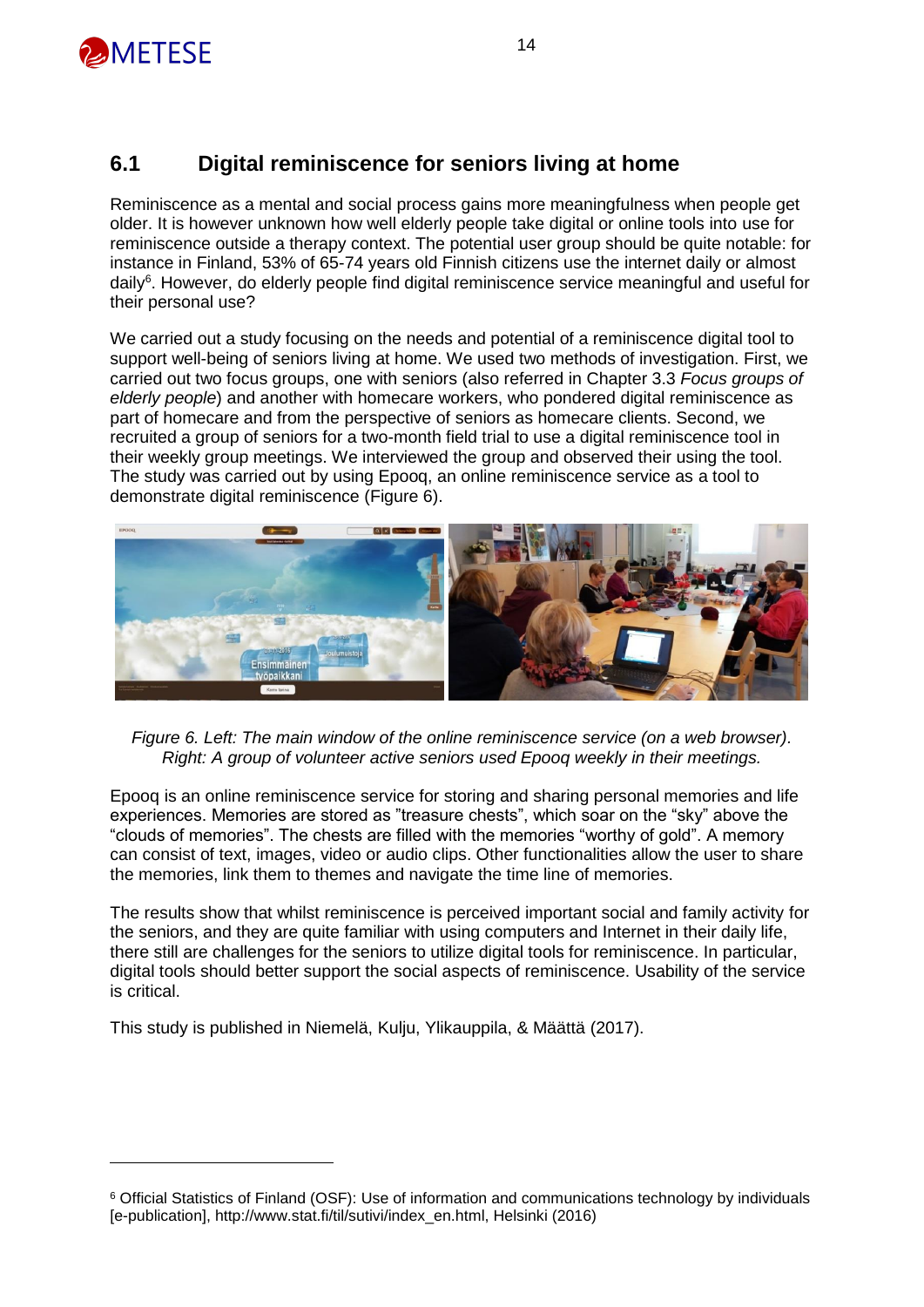

#### **6.2 A telepresence robot in residential care**

Elderly people moving into assisted living facilities often face profound changes in their daily routines and social relationships, which may lead to feelings of social isolation and even to depression. Telepresence robots can alleviate this by enabling easily accessible virtual presence of family members and other close ones at the ward. Telepresence robots have been tested in different care environments with mainly positive responses, but there are still challenges, both technical and non-technical, that hinder the wider adoption of the robots in residential care settings.

In this study, we searched for more understanding of the non-technical challenges by exploring the use of a telepresence robot Double in a residential care facility. In a 12-week field trial, we installed a telepresence robot in a room of a long-term care home resident for communicating with her family members (Figure 7).



*Figure 7. The telepresence robot was placed in the room of the primary user in the care home (on the left). The resident could press a separate button to send an SMS request to her daughter to connect (in the middle). Her daughter used a laptop to connect with the resident (on the right).*

The main data was collected in pre- and post-interviews representing the perspectives of the resident, her family members and care workers at the ward. We also carried out user observations, keeping a log of the use of the robot, and videotaping call sessions of one daughter through the robot.

The results confirm the potential of telepresence robots in assisted living in order to increase the presence of family members to the resident and vice versa. Telepresence robots appear to be quite a mature technology to be taken into use in care facilities, to alleviate the breaking of earlier social routines and networks and to reduce the related feelings of isolation that the residents in assisted living often confront.

The study also provides insight about how the increased presence of family members may affect the care work (Figure 8). In assisted living, the care staff gets easily involved, even if the new technology was meant to be used by the resident and family members only. Their acceptance for the technology is thus essential. Adopting telepresence robots should be codesigned with care workers so that common rules for privacy and control can be established already in the early phase.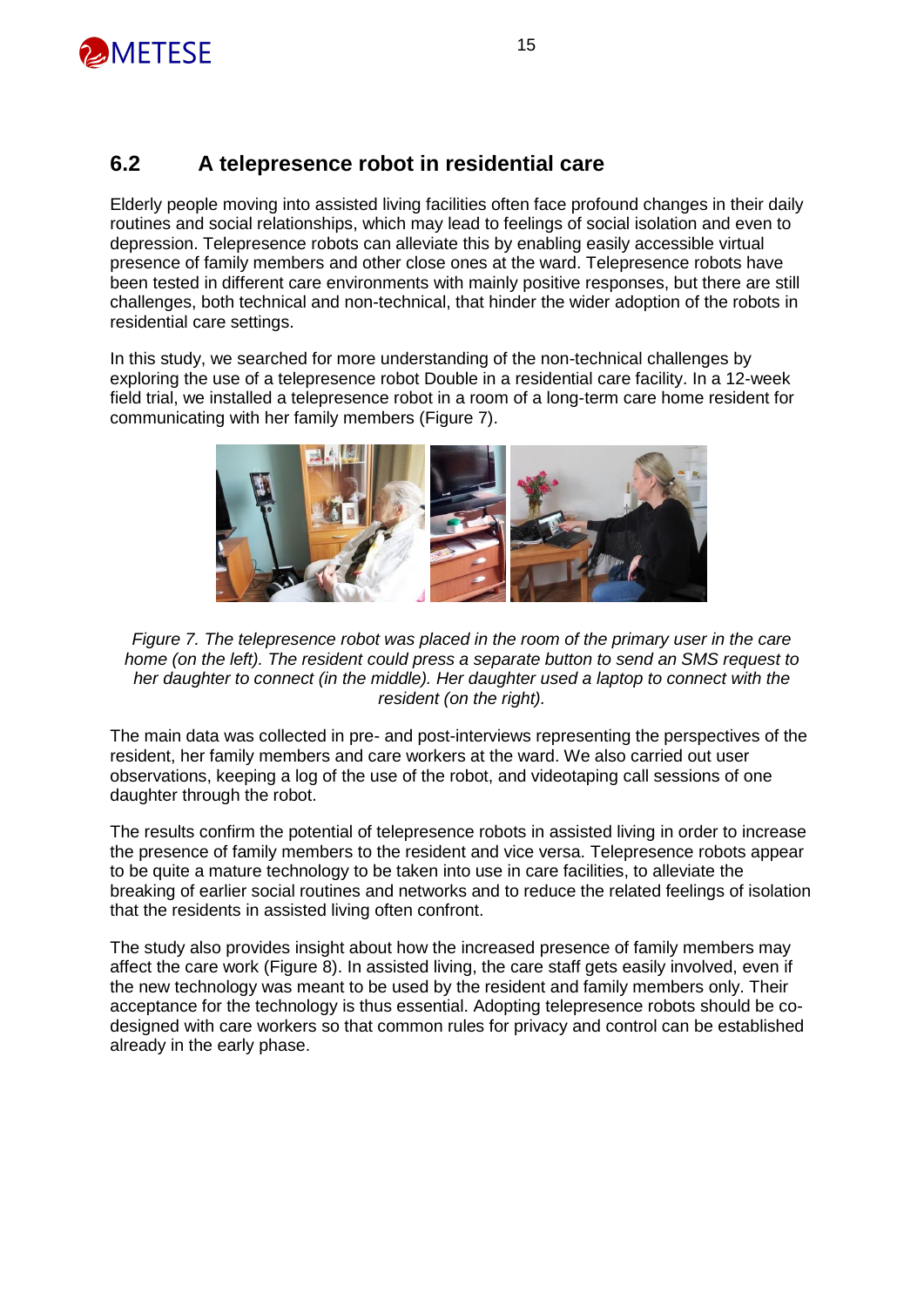

#### The care workers' perspective

- . Positive experience of the trial: felt that the telepresence robot increased the family members' presence with the resident
- . The main concern: privacy of the resident and others visiting in the room (or the care facility in general)
- . The effect of the stronger engagement of relatives on care workers:



*Figure 8. Care workers' perspective to the adoption of a telepresence robot in residential care.*

This study is published in

- Aaltonen, Niemelä & Tammela (2017)
- Niemelä, van Aerschot, Tammela & Aaltonen (2017) (the paper received the Award of the Best Conference Paper).

#### **6.3 Social therapy robot in residential care**

Paro the therapy robot seal (Figure 9) is one of the few robot applications that has gained commercial success and has been in long-term use in care facilities. For older users with memory illness, Paro has been reported to decrease anxiety and depression, and increase social communication. Professional caregivers have perceived Paro as positive and useful for the elderly. They typically use Paro as an activity to stimulate or entertain residents and only sometimes as a socio-pedagogic tool. Paro has also improved the moods of the elderly residents, which has caused decrease in mental impoverishment of the nursing staff.



*Figure 9. Paro the therapy robot*

In this study, we wanted to investigate more the actual value and impact of Paro from the perspective of the caregiver and care work. For this regard, we carried out and analyzed three focus group interviews with altogether 10 professional caregivers in three dementia care homes, which had had access to Paro for at least one year. (However, Paro had circulated between departments so the caregivers in one department typically used Paro 1-2 months at a time and could have periods of several months of non-use.)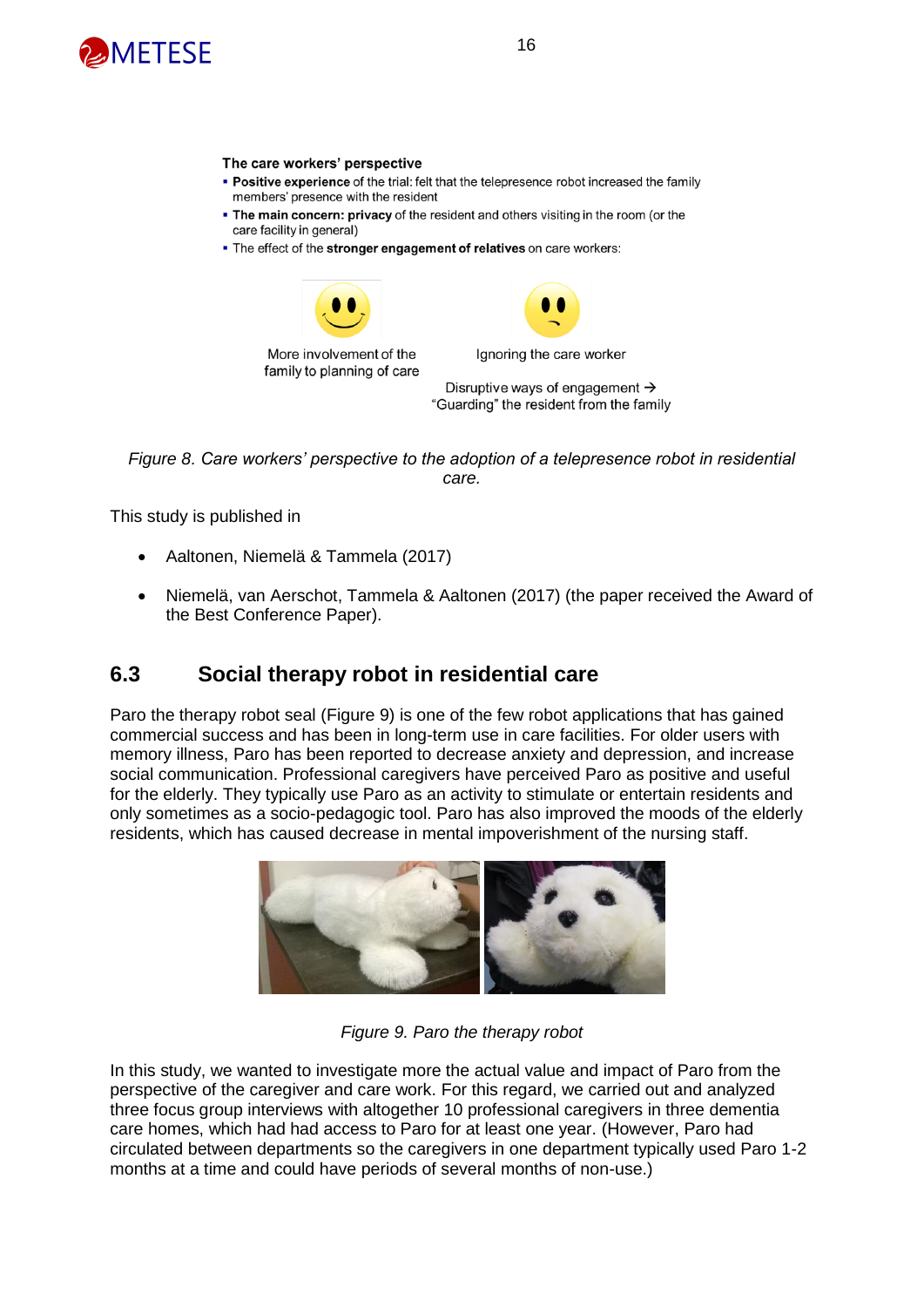

The main value of Paro for caregivers was in the positive impact that the robot has on the resident's emotions and functional ability: the caregiver perceives the old person calming down, activating to talk and reminisce, and caring other (i.e. Paro), which supports the old person to perceive himself as an active doer, not just a passive receiver of care. Caregivers would benefit from use examples, sharing Paro practices with other facilities departments and other support to learn to better utilize the potential of Paro, so they could develop expertise on how its positive impact depends on the attitude of the caregiver and the older users themselves, their personality, mood, and other factors.

This study has been published in

- Niemelä, Ylikauppila, & Talja (2016)
- Niemelä, Määttä, & Ylikauppila (2016)

#### **7. Summary and discussion**

The METESE project has focused on understanding the possibilities and challenges of integrating ICT and robotics technology in elderly care in Finland and in Japan, and learning from the other culture in order to advance utilization of the technology appropriately for personal or societal benefit. In particular, the expected increase in elderly people and a lack of caregivers in Japan is severe. Technology can be one, crucial part of the solution. Also, in Finland, increasing demographic dependency ratio is notable in the next 10-15 years, and technology can be used to support independent living of elderly people, their ageing in place, efficiency of care work and quality of life in care facilities.

Managers of care services in Finland and Japan seem to share many worries with regard to integration of technology in elderly care. Change of care work is a difficult aim to achieve, in particular because the adopted technology is found to be too expensive and immature and it takes more time and effort than actually giving back. Also, the mindset that care is something done by human hand may hinder adoption of "care technology", even if the original purpose was to release care workers' time from carrying out routine or secondary tasks to social and interactive tasks with the cared person.

When it comes to actual end users, it seems that Finnish seniors (as well as both formal and informal care workers<sup>7</sup>) tend to perceive technologies supporting their independent living and care more positively than their Japanese counterparts do. There may be several explanations for the higher acceptance; for instance, Finnish elderly people also seem to have higher use rate of tablets and smart phones and so they are more used to personal technology in their everyday life. The questionnaire survey also indicates differences in care culture, as Japanese seniors would like to be taken care by their spouse, and Finnish by a professional caregiver.

To support the integration of technology in care, both elderly people and caregivers, formal and informal, are in a key role. A useful technology can still just be introduced to the interested end users and left unused after some period of time. To ensure end users' willingness to permanently adopt a technology, activities such as increasing awareness of available solutions and their benefits, education, training and other support from management and social networks is needed. Maybe changing the mindset is the most

<sup>&</sup>lt;sup>7</sup> Based on the collected questionnaire data; not published yet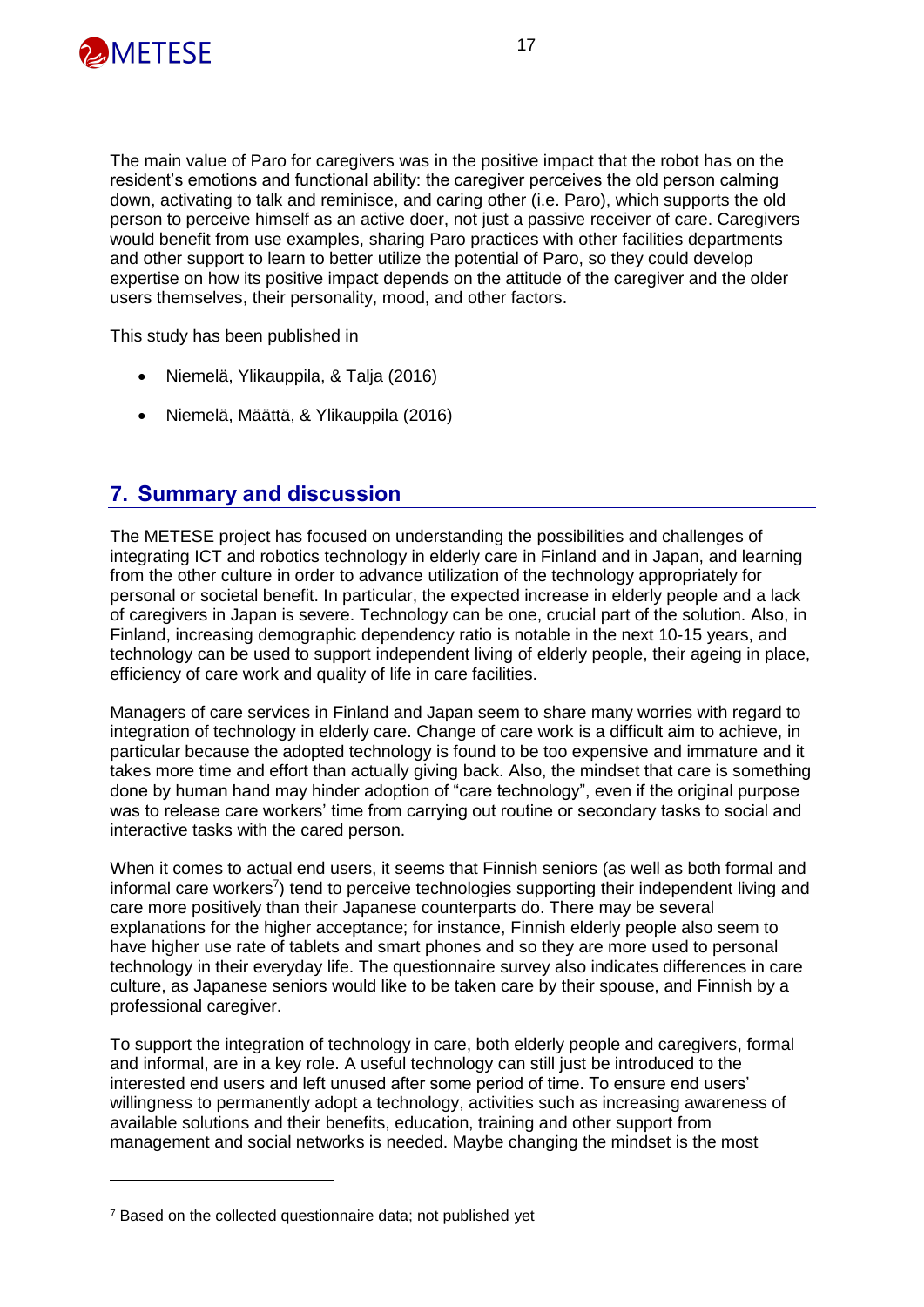

important: to learn to think that we really can change the way we arrange our daily lives or care services with technology in a profoundly different way. In order to achieve this, the integration of technology should go hand in hand with public discussion of what is desired and acceptable elderly care, reflection of regulation and policies and so on. Viewing the integration of technology in elderly care through the framework of socio-technical transition<sup>8</sup>, as a systemic change, gives tools to anticipate and manage the change in the big picture.

With regard to the research questions set in the beginning of the project, we summarize the answers in the Table 4 below.

| <b>Research question</b>                                                                                                                                       | <b>Main results</b>                                                                                                                                                                                                                                                                                                                                                                                                                                                                                                                                                                                  |  |  |  |
|----------------------------------------------------------------------------------------------------------------------------------------------------------------|------------------------------------------------------------------------------------------------------------------------------------------------------------------------------------------------------------------------------------------------------------------------------------------------------------------------------------------------------------------------------------------------------------------------------------------------------------------------------------------------------------------------------------------------------------------------------------------------------|--|--|--|
| 1) How can the access and participation of the elderly in service design be facilitated in<br>developing meaningful solutions that support active aging?       |                                                                                                                                                                                                                                                                                                                                                                                                                                                                                                                                                                                                      |  |  |  |
| a. What kind expectations do older<br>people have towards technologies                                                                                         | Expectations for usefulness and usability are common to all users. Still,<br>interest towards using technology can be different:                                                                                                                                                                                                                                                                                                                                                                                                                                                                     |  |  |  |
| and services in their everyday life?                                                                                                                           | Whilst Finnish people may be more interested in using care<br>technologies in general, Japanese tend to be more open to<br>communication robots.                                                                                                                                                                                                                                                                                                                                                                                                                                                     |  |  |  |
| b. What kind of ethical and societal<br>impacts should be considered in<br>service design for the elderly?                                                     | Privacy is important with monitoring technologies and telepresence,<br>which are found generally useful. Finnish people may be more<br>interested in the increased personal autonomy and independence that<br>using technology can provide for them, whilst Japanese may want to<br>decrease burden of their family and community.                                                                                                                                                                                                                                                                   |  |  |  |
| c. How can the acceptance of<br>technology by the elderly (and other<br>end users) be supported in terms of<br>technical features and adaptation<br>processes? | Good design in usability is important to all users. Both older users and<br>care workers need training and support in learning to use a new<br>technology, and later, after the novelty value has decreased, support to<br>continue the use. Maintenance for the technology needs to provided.<br>The long-term use depends on the benefits of the technology, whether<br>they are increased mobility, better social connectivity or otherwise<br>increased quality of life or care. Price and costs are a critical factor.                                                                          |  |  |  |
| d. How can the<br>technologies/applications be<br>adopted for wider user application<br>considering the differences in<br>Finland and Japan?                   | With the systemic change, more technologies come available and their<br>price decreases. Introducing examples of technology use and<br>disseminating their benefits increases knowledge and acceptance. In<br>Finland, supporting people's autonomy and independence with<br>technology may be more important than the benefits for society and<br>community, which is central in Japan. Educating and training of care<br>workers for technology use is important, perhaps even more important<br>in Japan. In Finland, care services should better learn to accept and<br>utilize social robotics. |  |  |  |
| 2) How should technological solutions support the elderly people and be developed in the<br>elderly-care services context?                                     |                                                                                                                                                                                                                                                                                                                                                                                                                                                                                                                                                                                                      |  |  |  |
| a. What kinds of functions are<br>required to fit technologies to<br>various situations flexibly?                                                              | In addition to the technological features including interfaces, related<br>service activities such as increasing awareness of available solutions<br>and their benefits, education, training and other support from<br>management and social networks are necessary.                                                                                                                                                                                                                                                                                                                                 |  |  |  |
| b. What kinds of interfaces are<br>required in elderly-care services?                                                                                          | Very simple and reliable - care workers do not have or want to use their<br>time learning use of technology instead of carrying out their core job,<br>care. With education, more technology-oriented care workers can come<br>to workforce. For elderly people, their little experience of new<br>technologies and possibly reduced cognitive skills make learning<br>difficult. The situation is likely to chance in the coming years.                                                                                                                                                             |  |  |  |

Table 4. Summary of the research question and main results in METESE.

<sup>8</sup> E.g., Geels, F. W. (2002). Technological transitions as evolutionary reconfiguration processes: a multi-level perspective and a case-study. Research Policy, 31(8–9), 1257–1274.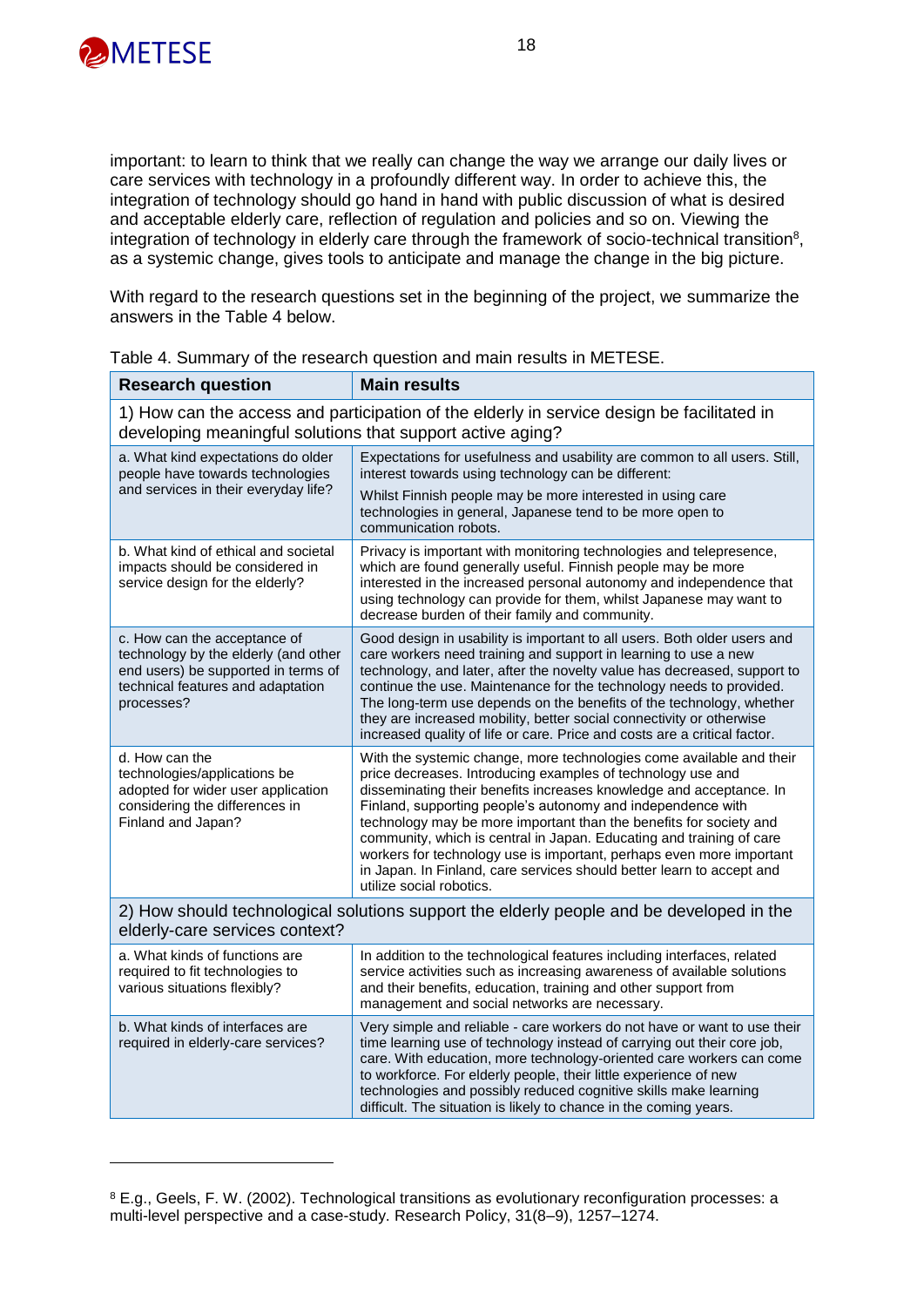

| 3) How can the entire service system be considered in the design of meaningful<br>technology for the elderly?            |                                                                                                                                                                                                                                                                                                                                                                                                                                                                                                                                                                                                                                                                                                    |  |  |
|--------------------------------------------------------------------------------------------------------------------------|----------------------------------------------------------------------------------------------------------------------------------------------------------------------------------------------------------------------------------------------------------------------------------------------------------------------------------------------------------------------------------------------------------------------------------------------------------------------------------------------------------------------------------------------------------------------------------------------------------------------------------------------------------------------------------------------------|--|--|
| a. What special requirements and<br>differences exist between Finland<br>and Japan?                                      | Japan is facing more severe ageing of population and lack of caregivers<br>than Finland. Japan has put effort in replacing the shrinking nursing<br>care workforce with robots. The strategy in Finland is to advance and<br>support independent living, ageing in place and home care. Considering<br>integration of technology in care, Finland could learn from Japanese<br>product design and Japan from Finnish care service system and care<br>technology education.                                                                                                                                                                                                                         |  |  |
| b. What best practices can we<br>identify in terms of service design<br>and technical solutions in Finland<br>and Japan? | Some Japanese care robots could be adopted in Finnish elderly care.<br>Also Japanese open test and experiment sites (care facilities in<br>collaboration with municipality/prefecture and manufacturing<br>companies) demonstrating different care technologies in real use would<br>increase awareness of the technologies and their benefits. On the other<br>hand, care service providers In Finland already rely widely on<br>information systems and digital services, which increases efficiency of<br>service provision. In addition, monitoring technologies of elderly people<br>in facilities and at home are used for care planning and control. These<br>could be introduced in Japan. |  |  |

#### **METESE publication references**

- Aaltonen, I., Niemelä, M., & Tammela, A. (2017). Please Call Me? Calling Practices with Telepresence Robots for the Elderly. In *Proceedings of the Companion of the 2017 ACM/IEEE International Conference on Human-Robot Interaction (HRI '17)* (pp. 55–56). ACM. http://doi.org/10.1145/3029798.3038396
- Fukuda, K., Watanabe, K., Miwa, H., Ylikauppila, M., Lammi, H., Niemelä, M., & Nishimura, T. (2017). Study on Communication Support for Employees with ICT in Elderly Care. In *ICServ 2017 Special Session: Meaningful Technologies for Seniors (12.-14.7.2017)*.
- Määttä, H., Watanabe, K., & Miwa, H. (2016). Challenges of integrating new technology into elderly care services – perspectives of service provider companies in Japan. In *ICServ 2016 Special Session: Meaningful Technologies for Seniors (6.-8.9.2016)* (pp. 188– 194). Tokyo, Japan.
- Miwa, H., Watanabe, K., Määttä, H., & Niemelä, M. (2016). Attitude Survey on Nursing-care Service - Comparison among Active Seniors , Informal Carers and Formal Carers. In *ICServ 2016 Special Session: Meaningful Technologies for Seniors (6.-8.9.2016)*. Tokyo, Japan.
- Miwa, H., Watanabe, K., Määttä, H., Ylikauppila, M., & Niemelä, M. (2017). Comparison of Japanese and Finnish Attitude on Technology Use in Nursing-care Service. In *ICServ 2017 Special Session: Meaningful Technologies for Seniors (12.-14.7.2017)*.
- Miwa, H., Watanabe, K., Ylikauppila, M., Kulju, M., & Niemelä, M. (2018). International Comparison of Nursing Care Service Process between Japan and Finland. In *ICServ 2018 (13.-15.11.2018) (accepted)*.

Niemelä, M., Aerschot, L. Van, Tammela, A., & Aaltonen, I. (2017). A Telepresence Robot in